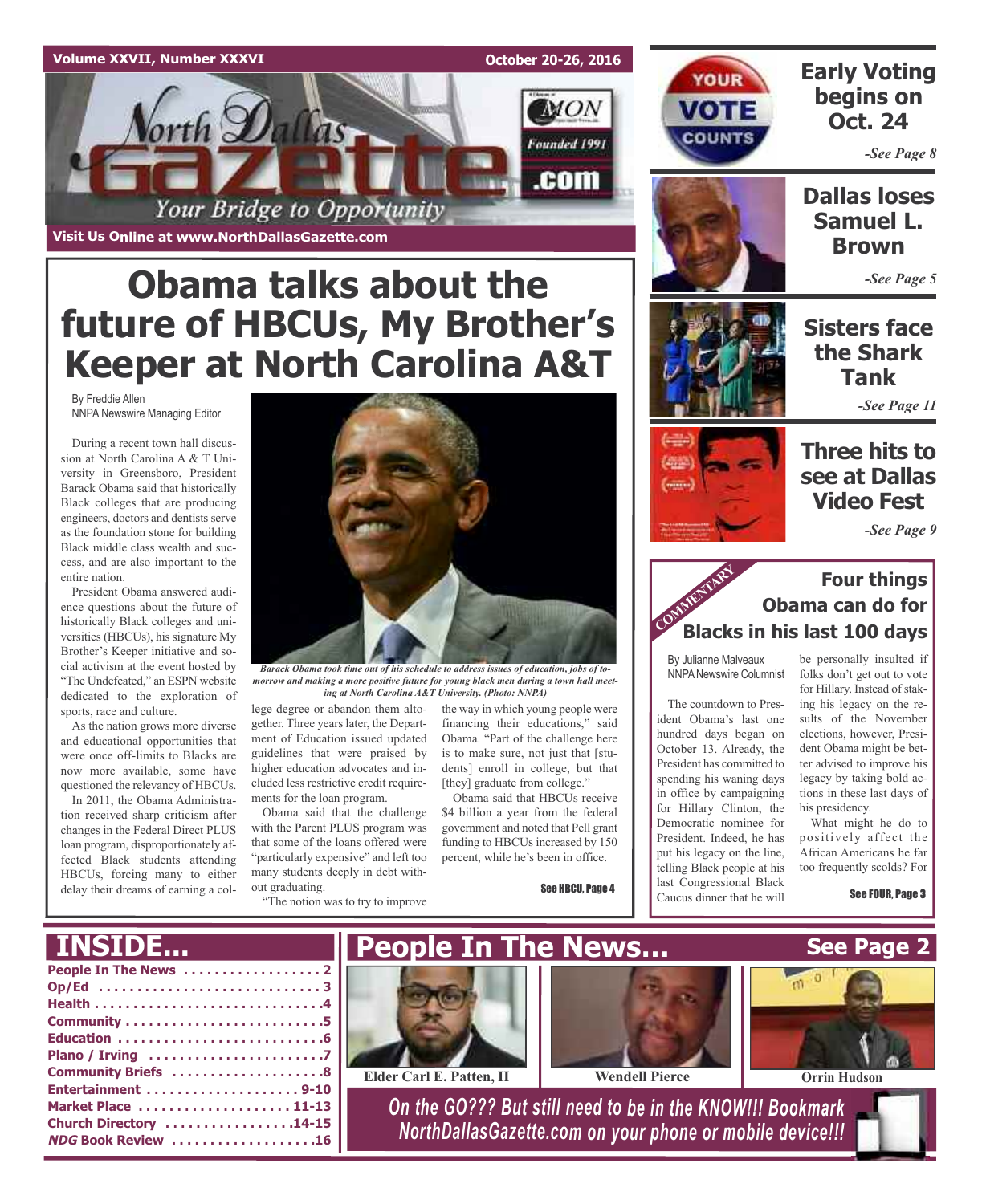## **Elder Carl E. Patten, II**

Elder Carl E. Patten, II is a native of Memphis, TN.; he spent his youth growing up as a Nichiren Shoshu Buddhist. Patten earliest Christian experiences were attending church with his grandparents who were active in ministry. At the age of 13, he asked if could go to the altar because he felt the pull of God on his life.

It was at this time, that he first experienced the saving power of Christ and secretly joined a church.

Due to Elder Patten's limited access to church as a kid, he learned to vary his



practices based on whether he was attending religious services with his parents or grandparents.

While in college, Elder Patten was able to fully experience God for himself.

#### And, as a junior, he answered the call of God to a life in ministry.

During this period, his testimony became, "that you should shew forth the praises of Him who hath called you out of darkness into His marvelous light."

Elder Patten preached his first sermon later that year. Two years later, he would move to Atlanta, GA to attend Charles Harrison Mason Theological Seminary.

He is an active participant in the Atlanta community. He's passionate about seeing those around him achieve their dreams and full potential. Elder Patten

was ordained in 2007 by the late Bishop Chandler David Owens.

Elder Patten serves at Cathedral of Faith COGIC in SWAtlanta. His spiritual father, Administrative Assistant Arthur F. Mosley, has allowed him to operate as Missions Director, President of Ministerial Staff, Trustee and Preacher's Roundtable Coordinator and recently appointed him to lead the Men's Ministry.

In addition, he operates in several other ministries at Cathedral, including media, church strategy, and leadership development. Within the North Central Georgia Jurisdiction under

Bishop J. E. Hogan, Elder Patten serves as the Vice President of Missions and as a member of the ordination board.

Ministry has allowed Elder Patten to perform global missions in Ghana, South Africa, Malaysia, and India. In addition, he supports international missions for Nigeria, Brazil, and Haiti for his local ministry.

In 2015, Elder Patten was appointed Vice President of Finance for COGIC World Missions. In this role, Vice President Patten has fiscal responsibility for \$1M+ budget that impacts 82 countries.

Elder Patten strongly be-

lieves the value of education and its ability to change lives and perspectives.

He has a B.S. in Electrical Engineering and Computer Science from the Massachusetts Institute of Technology (MIT), M.Div. in Hebrew Bible from the Interdenominational Theological Center (ITC), and M.B.A. from Emory University, Goizueta Business School.

He continues to volunteer with, support, and give back to the academic communities that have shaped him while helping others

### See PATTEN, Page 16

**Wendell Pierce**

HOUSTON, TX — The National Black Book Festival in Houston has confirmed actor and author Wendell Pierce is is a featured author this year. Pierce is renowned for his appearancesin the films, Selma and Waiting to Exhale, and the highly-acclaimed TV shows, "The Wire" and "Suits."

He is also author of the NAACP Image Award nominated book, The Wind in the Reeds: A Storm, a Play, and the City That Would Not Be Broken. This will be Pierce's first year appearing atthe Festival and his appearance



time will be on Saturday, Oct. 29 at 2 p.m

Entertainment manager and author Mathew Knowles is also a featured author for this year's event.Knowles, whose book is titled The DNAofAchievers: 10 Traits of Highly Successful Professionals,is best known for managing the career of his daughter, Beyonce, and the powerhouse girl group Destiny's Child, and his appearance will be on Saturday, Oct. 29 @ 10:00 a.m.

Other featured authors for 2016 NBBF include:

• ReShonda Tate Billingsley –Author of 30+ Christian fiction novels and teen novels, whose book,Let the Church Say Amen, was adopted for a BET feature film. She is an NAACP Image Award winner for her book, Say Amen Again, and is co-founder of Brown Girls

Books publishing company. • Victoria Christopher Murray – Author of 20+ Christian fiction novels and teen novels. She is an NAACP Image Award winner for her book Stand Your Ground, and is co-founder of Brown Girls Books publishing company.

• Omar Tyree – NY Times best-selling author of 20+ novels, including Fly Girl, What They Want, Sweet St. Louis and All Access

• Wahida Clark – NY Times best-selling urban fiction author of Every Thug Needs a Lady, Justify My Thug, and Thuggz Valentine • Carl Weber, NY Times best-selling author of more than 15 novels, including The Family Business (1, 2 and 3), The Man in 3B, Choir Director, and Grand Opening

• Valerie Wilson Wesley, Best-selling author whose titles include Playing My Mother's Blues and When Death Comes Stealing, also writes paranormal mysteries under the pen name Savanna Welles. Her books for children include the Willimena Rules! series.

• R. M.Johnson,Author of several best-selling novels, including The Bishop series, The Million-Dollar Divorce, and The Harris Men.

• Maureen Smith, Awardwinning romance author of 24 novels and 3 novellas, including Wicked Games. She also writes under the pseudonym Naomi Chase.

General admission is free to the public and includes all author exhibits, featured author sessions, workshops, seminars and entertainment. Special events where food is served require a ticket purchase.

For more information, visit the Festival web site: www.nationalblackbookfestival.com or call the National Black Book Festival headquarters at 1-800-340- 5454.

## **Orrin Hudson**

ATLANTA (Black-News.com) — Orrin Hudson, two-time World Open speed chess champion, nonprofit leader, and author of the Amazon Best-Selling One Move At A Time, How To Win At Chess And Life recently appeared on The Tom Joyner Morning Show – the nation's  $#1$  syndicated urban morning show, broadcast in 105 markets, reaching more than eight million people.

During the morning's segment, Hudson talked about his role in helping promote the recently released Disney Studios chess-oriented film, Queen of Katwe, which stars Oscar award-winning actress



Lupita Nyong' o. He also announced that Be Someone, a unique non-profit program that he founded in 2001 to help teach underprivileged youth to think strategically, plan effectively and build self-confidence, will be going on the road to reach more young people at risk of making the

wrong moves in their lives.

He credits the game of chess of literally saving his life when he was a youngster and now he's paying back.

The former Air Force veteran and Alabama State Trooper has a simple message that resonates with his young audiences: "Learn to think before you act: heads up, pants up, grades up, and the most important, never give up.

Appearing on The Tom Joyner Morning Show was one of the most rewarding interviews in my career, said Hudson. "Tom Joyner is an all-time legend in radio broadcasting, so to be able to talk to him about my background, Be Someone,

and my organization's goals is something I will never forget.

During an earlier interview, Hudson described his game of choice as "the board of education," and talked about how he teaches kids to think strategically, one move at a time via the game of chess. In the interview, he refers to the chess board as the "board of education" and says "it's not about blame, it's about aim."

Hudson has been featured on CNN, *Good Morning America*, and *People* Magazine, and was even honored by the FBI, which awarded him with the 2013 FBI Director's Award for Community Leadership.

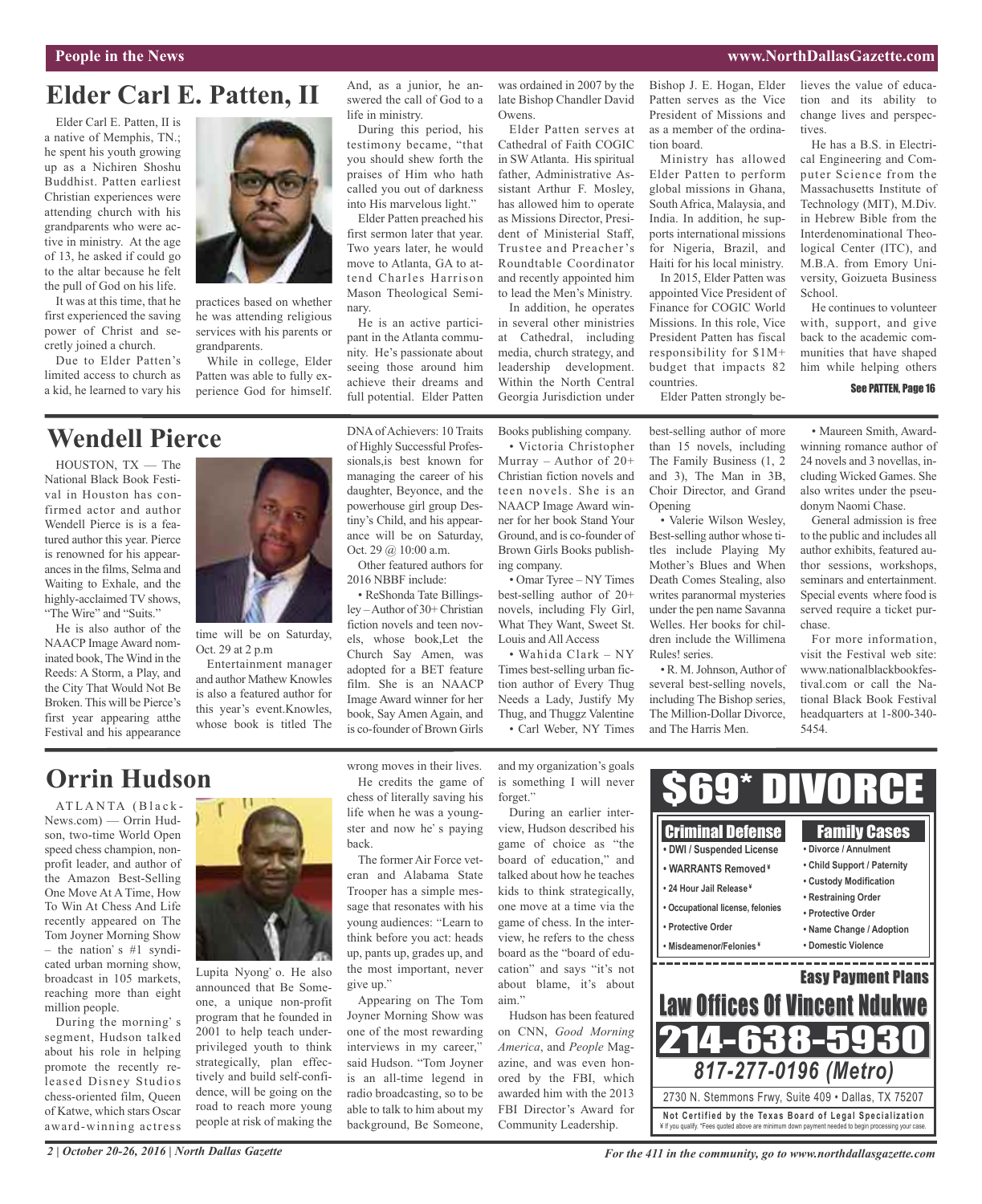### **www.NorthDallasGazette.com Op-Ed**



**Sales Department:** marketing@northdallasgazette.com

### **Editorial Department:**

editor@northdallasgazette.com

### **Online:**

www.NorthDallasGazette.com www.twitter.com/NDGEditor www.facebook.com/NorthDallasGazette www.pinterest.com/NDallasGazette

## STAFF

**Chairman Emeritus** *Jim Bochum 1933 – 2009*

**Editor** *Ruth Ferguson*

**Published By** *Minority Opportunity News, Inc.*

> **Web Master** *Todd Jones*

**Special Projects Manager** *Edward Dewayne "Preacher Boy"Gibson, Jr. James C. Allen*

**Community Marketing** *Nina Garcia*

#### **Advisory Board:**

*John Dudley Myrtle Hightower Fred Moses Annie Dickson Cecil Starks Willie Wattley Coty Rodriguez-Anderson B. J. Williams Denise Upchurch Barbara Simpkins, ADVISORY BOARD SECRETARY*

**Contributing Writers**

**Religious/ Marketing Editor**

### *Terri Schlichenmeyer Nicole Scott*

*David Wilfong*

#### **Production**

*Margaret Freelon David Wilfong*

### **Advisory Board Committees:**

*Public Relations Planning and Implementation* Cecil Starks, CHAIRPERSON

*Business Growth Referral* John Dudley, CHAIRPERSON

*Program Policy Development* Annie Dickson, CHAIRPER

*Quality Assurance* Myrtle Hightower, CHAIRPERSON Coty Rodriguez

*The North Dallas Gazette, formerly Minority Opportunity News, was founded in July 1991, by Mr.Jim Bochum and Mr.Thurman R. Jones. North Dallas Gazette is a wholly owned subsidairy of Minority Opportunity News, Inc.*

## **This is why increasing diversity in healthcare is essential for the black community**

By Dr. Patricia Maryland NNPA Guest Columnist

Diversity is good for communities, companies and our nation. A plurality of viewpoints, experiences and beliefs has the potential to foster both understanding and innovation. And in the healthcare field, the need for diversity is evident every day. Providers in the U.S. serve people from all walks of life, and each patient's personal background plays a significant factor in the way care is delivered.

There's no such thing as a one-size-fits-all approach to keeping people healthy. That's why it is critical for healthcare organizations to have leaders who reflect the diverse populations they treat, and who understand that different communities can have different health needs – leaders who know,

one thing, he might step up the pace of the pardons and sentence commutations for nonviolent drug offenders, who are disproportionately African American. In 2011, then-Attorney General Eric Holder said there were as many as 10,000 federal drug offenders that could be released. While President Obama has offered pardons and commutations, only a fraction of those whose sentences could be commuted have been. For whatever reason, the Department of Justice has moved at a snail's pace with commutations. President Obama could direct Attorney General Loretta Lynch to bring more pardon applications to his desk. He would make a tremendous impact if the number of nonviolent drug offenders with sentences pardoned or commuted were closer to 10,000 than 1000. President Obama might also consider a posthumous pardon for Marcus Garvey, the Jamaican-born activist and founder of the Universal Negro Improvement Associ-

**FOUR,** continued from Page <sup>1</sup>

for example, that breast cancer tends to appear in black women at a younger age, and in more advanced forms, than in other racial and ethnic groups; and who are committed to eliminating disparities when it comes to prevention, detection and treatment of this disease.

We need leaders who understand the foundation of person-centered care is trust, and who are acutely aware of the need to broker trust in African-American communities where, historically, the healthcare system has been underutilized for a number of reasons.

Unfortunately, the reality today is both women and minorities are underrepresented in healthcare leadership positions. While almost 80 percent of healthcare workers are women, they accounted for just 43 per-

ation (UNIA). At its peak, UNIA had millions of members in 1100 chapters in 40 countries. Garvey was wrongfully convicted of mail fraud and deported from the United States in 1923. Garvey was really only guilty of loving Black people and organizing us. President Obama could lift up an organizer, correct a historical wrong, and signal that he is not as indifferent to Black people as he sometimes seems. Such a small gesture would go a long way toward contributing to his

legacy.

The President might also consider the request from The Institute of the Black World 21st Century to appoint a John Hope Franklin Commission on Reparations. He could do this by executive order and the commission could potentially hold a few hearings in the month after the November election. This would be a small gesture, but it would go a long way toward continuing an important conversation about the origins of our nacent of hospital executives in 2014. Last year, a mere 11 percent of executive leadership positions at U.S. hospitals were held by members of minority groups, and in a 2015 survey of healthcare executives, less than 20 percent of respondents said that minority executives were well represented in management teams.

There are myriad reasons for the shortage of women and minority leaders in healthcare, but one glaring challenge is the lack of a strong talent pipeline. Simply put, women and minorities continue to be significantly underrepresented in the business and clinical areas from which healthcare organizations usually draw their executives. African-Americans, for example, make up just over three percent of practicing physi-

cians nationwide, and a 2014 survey of 5,300 MBA candidates in the United States found that only six percent identified as Black.

Working toward greater representation of women and minorities in healthcare leadership roles is not only the right thing to do, it's also a care imperative. Consider that 32 percent of hospital patients in the U.S. belong to racial and ethnic minorities, and that each patient experiences the healthcare system differently based on his or her unique history, environment, cultural background and personal beliefs.

If healthcare providers are serious about offering culturally competent, community-based solutions, having leaders who can implement organizational

#### See **HEALTH**, Page 4

tion's wealth gap.

President Obama could also use an executive order to direct unspent Department of Education funds to Historically Black Colleges and Universities(HBCUs). What if he directed at least \$1 million to each HBCU, pushing Dr. Kim Hunter Reed, Acting Executive Director of the White House Initiative on HBCUs to go to each federal department to release unspent funds for contracting and scholarship opportunities? These dollars would make a great difference, especially at our nation's smallest, private HBCUs. The president made important points in his recent visit to North Carolina A&T State University at a gathering hosted by ESPN's "The Undefeated" and led by anchor Stan Verrett. He could combine talk with action by aggressively addressing HBCU issues as his term winds down, making amends for the ways his administration treated HBCUs earlier.

President Obama has lots of unfinished domestic and foreign policy matters, and there will be numerous de-

mands in these last 100 days for him to address a plethora of issues.As a lame duck, he has limited tools – the executive order and the bully pulpit. Congress may return after the November election chastened, especially if Republicans lose the Presidential race, and inclined to cooperate on some legislative matters. It is more likely, however, that they will continue their obstruction to anything President Obama proposes.

Still, President Obama has the power to do more both symbolically and substantively in these last days of his Presidency. I'd urge him to consider some of the things he can do to address the African American community that has steadfastly supported him, even when he has not been so supportive of us.

*Julianne Malveaux is an author and economist. Her latest book "Are We Better Off? Race, Obama and Public Policy" is available via www.amazon.com for booking, wholesale inquiries or f o r m o rveisitwiwnw.fjuoliannemalveaux.com*

*Shirley Demus Tarpley Jackie Hardy Hope Oriabure-King*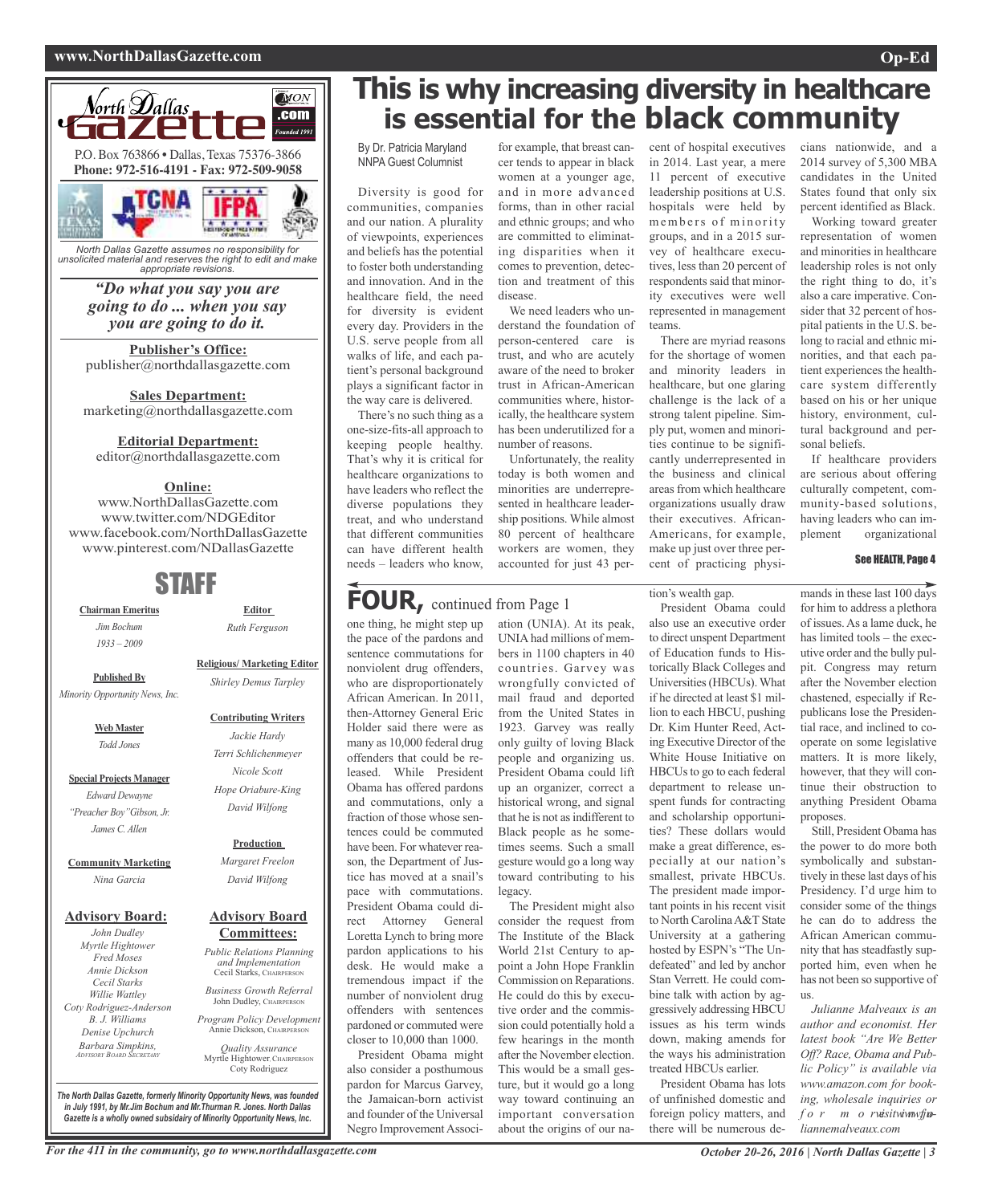### **Health www.NorthDallasGazette.com**

# **Is your stress causing your partner to get fat?**

Stress isn't good for you, but it's not good for your spouse, either. For older married couples, one spouse's long-term stress can cause the other's weight gain.

Researchers looked at how the negative quality of marriage can be detrimental for weight gain — possibly leading to obesity — when couples 50 and older are stressed. The results varied by gender.

The study specifically focused on chronic stress, which is an ongoing circumstance occurring for more than a year and threatens to overwhelm an individual's resources, such as financial problems, difficulties at work, or long-term caregiving.

Participants came from the nationally longitudinal Health



and Retirement Study at the University of Michigan Institute for Social Research. The sample included 2,042 married individuals who completed questions about their waist circumference, negative marriage quality, stress levels, and other factors in 2006 and 2010.

Greater negative quality ties as reported by husbands

#### partner stress on both husbands' and wives' waist circumference. Interestingly, lower nega-

tive quality ties reported by wives exacerbated the effect of wife stress on husbands' waist circumference, says Kira Birditt, a research associate professor at ISR's Survey Research Center.

For the increased risk of obesity, 59 percent of the husbands and 64 percent of the wives were at higher risk of disease in the study's first assessment, and 66 percent of husbands and 70 percent of wives were at increased risk at the study's conclusion.

About 9 percent of the participants showed a 10 percent increase in waist circumference, which represented an average increase of four inches or more over four years.

"Marriage has powerful influences on health," says Birditt, lead author of the study in the *Journals of Gerontology: Social Sciences*. "The stress experienced by partners, and not the individual's stress, was associated with increased waist circumference. This effect of stress was even stronger in particular spousal relationships."

Husbands usually experience lower negative marital quality and thus greater negative feelings may be less expected and more harmful. Because women tend to report greater negative marital quality, low levels of negative marital quality among wives may be an indicator of a lack ofinvestment in the marriage.

Other researchers from the University of Michigan and from Wilfrid Laurier University in Canada are coauthors of the study.

*Source: University of Michigan and Futurity.*

### **Cervical cancer screening could be less frequent, start later** less-intensive screening be-

cause HPV causes almost all cases of cervical cancer. Accordingly, the risk of these women developing cervical

cancer is quite low.

these benefits, healthcare providers should consider a number of measures to boost the share of women and minorities in their executive ranks, from making stronger efforts to advance female and minority candidates from within to promoting healthcare management as a career among diverse audiences. And all along the talent pipeline, it's

The study appears today (Oct. 17)in the *Journal of the National Cancer Institute*

By Karen Feldscher Harvard Chan School **Communications** 

Women may only need cervical cancer screening every five to 10 years — instead of every three years, as currently recommended -

and may be able to start screenings later in life, according to a new study from the Harvard T.H. Chan School of Public Health.

The researchers found that women who have been vaccinated against human papillomavirus (HPV) require

## **HEALTH,** continued from Page <sup>3</sup>

strategies that meet patients where they are and advocate for the needs of diverse populations is mission critical.

Not only is this approach good for patients, it's good for the continued strength and sustainability of healthcare organizations. In a 2015 survey of healthcare

executives, 72 percent reported that diversity enhances care equity, 71 percent believed cultural differences within management teams foster successful decision-making, and two-thirds said diverse leaders can help an organization reach its strategic goals.

To take advantage of

## **HBCU,** continued from Page <sup>1</sup>

The president also expressed concerns over statelevel budget cuts to higher education that have had a significant impact on the financial stability of HBCUs.

"Unless state legislatures pick up some of this slack, there's only so much the federal government is going to be able to do to fill the void through loans, because ultimately loans mean debt and it adds up and people can get into trouble," said Obama. "If you're really concerned about more resources for HBCUs then

you better vote. If you don't vote, you won't have any say in the decisions that are made in state capitals or in Congress about the support that you receive."

Obama also talked about the future of the My Brother's Keeper initiative (MBK), a program that was launched to address the unique challenges facing young men and boys of color.

Obama said that the central principle of (MBK) is to have some adult who is taking interest in the young

men, "to have somebody that is showing them here's an alternative here's a pathway here's an opportunity that you can seize and you are worth something and you are important and you are a leader."

Obama added: "It doesn't take a lot to transform the lives of young men."

MBK has partnered with organizations like the National Basketball Association and major corporations like Sprint have committed to make sure that one million young people have broadband Internet access to start closing that digital gap.

(JNCI).

"This analysis enabled us to examine what would happen if we shifted from the current way we screen for cervical cancer—essentially, recommending the same type of screening for all women - to screening that takes into

critically important to communicate an inclusive organizational culture — one that ensures diverse candidates are welcome and successful at the organization.

As an African-American woman, I know the road to the C-suite can be a difficult journey, and even uncertain. But a willingness to take risks and step outside one's comfort zone is critical for

Obama said that 250 communities and cities have launched local MBK programs.

"Some cities are doing better than others, some corporate citizens are investing more than others and we want everybody to get involved," said Obama.

When asked about what it takes to manage the challenges of raising a family and a successful career, Obama admitted that balancing professional achievement and family is something that he and the First Lady of the United States Michelle Obama have had

account whether women have been vaccinated against HPV and therefore face a substantially lower risk of cervical cancer," said Jane Kim, professor of health decision science at Harvard

### See CANCER, Page 5

aspiring executives. Embracing one's role in an unfamiliar or challenging environment is the only way to grow and gain respect from senior leadership.

When it comes to diversity among healthcare leaders, we have much more work to do. But if organizations commit to pulling the best and brightest diverse talent to the top, and if

to wrestle with.

Managing those responsibilities is particularly burdensome on the mom, said Obama.

"There's no doubt that Michelle carried a greater burden than I did, particularly, because the nature of my work required a lot of travel," said Obama, adding that soon-to-be dads must understand the level of commitment required to balance work and family responsibilities successfully.

He said that it was important to understand, that if you're going to have a real partnership, you have to

**You're never too old to dream**

It may be a teen dream to become a rock star and while many have lived the dream, none have done so quite in the manner of Mick Jagger, Paul Mc-Cartney and Bob Dylan all three of whom are now among the ranks of mature American citizens, according to the Association of Mature American Citizens.

In fact, says AMAC, Jagger, who is 73, Mc-Cartney, who is 74, and Dylan, who is 75, still have what it takes to draw mega-crowds as was evident at the Desert Trip rock music festival staged recently in Indio, CA. Organizers say that some150,000 fans, many of them Baby Boomers, cheered on the trio of septuagenarians. Of course there were a few younger "classical music" fans in attendance as well.

promising minority candidates continue to strive upward, we can create a healthcare system in which our leaders better represent the backgrounds and interests of the patients we serve.

*Patricia A. Maryland, Dr.PH, is the President of Healthcare Operations and Chief Operating Officer of Ascension Healthcare, a division of Ascension.*

give and not just take and you have to be there and present at home.

"On my deathbed I will not remember any bills I passed, I will not remember any speeches I gave, I will not remember getting the Nobel Prize," said Obama. "What I will remember is holding hands with my daughters and taking them down to a park. That's one thing I know, that on my deathbed, that is what I will remember and if you approach life with that attitude then you're going to appropriately invest in what is most important."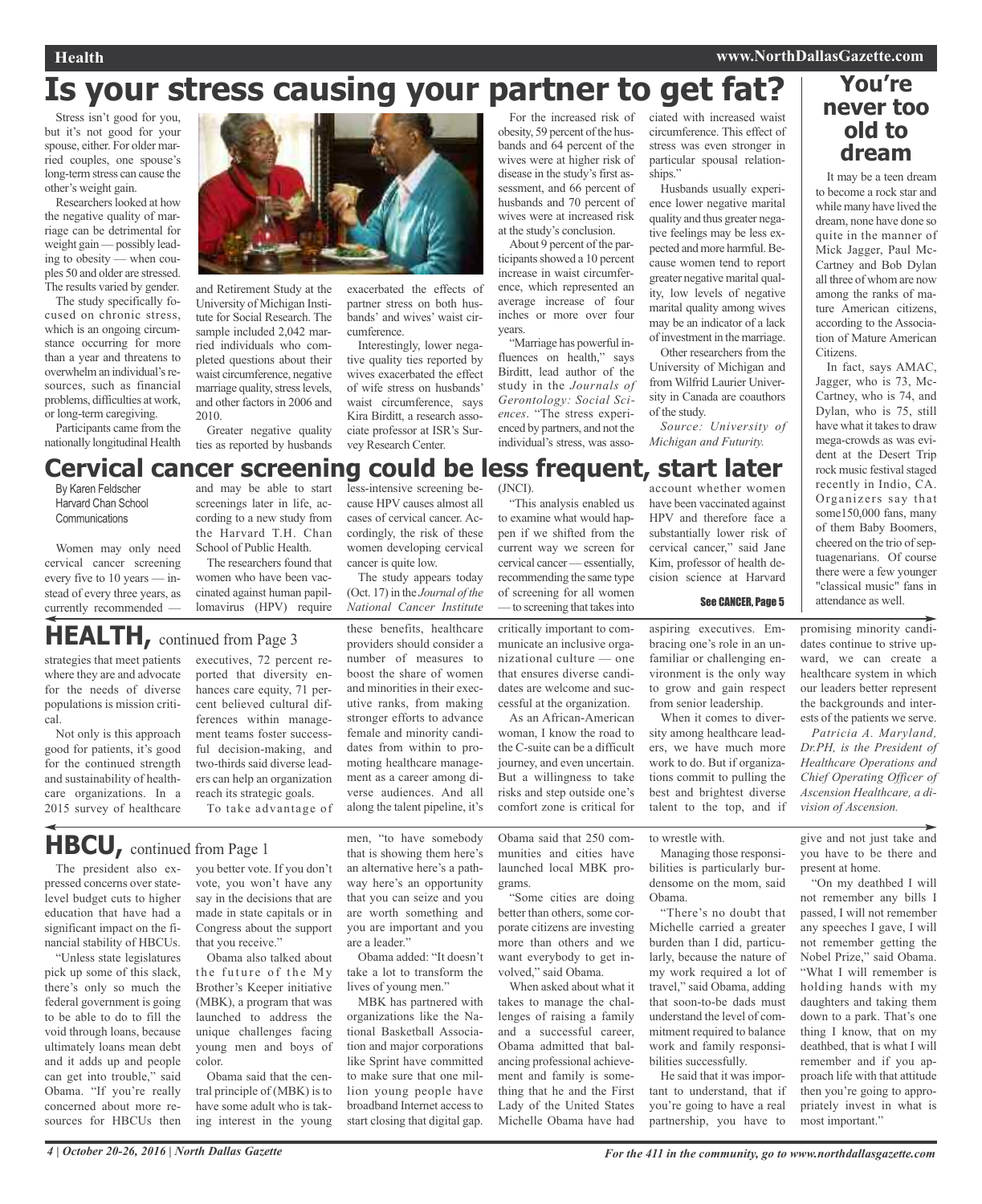## **DeSoto Parks and Recreation department earns NRPA National Accreditation**

The National Recreation and Park Association (NRPA) recently announced that the DeSoto Parks & Recreation Department has received accreditation by the Commission for Accreditation of Park and Recreation Agencies (CAPRA). With the announcement, DeSoto Parks & Recreation joins an elite group of 155 park and recreation agencies across the nation who has achieved accreditation.

"This national accreditation of our Parks & Recreation Department is another major milestone for our City," said DeSoto Mayor Curtistene McCowan. "The honor of being ranked among the "best of the best" is a testament to the outstanding leadership, dedication and hard work of our administration, staff and community partners" said Mayor Mc-Cowan. "Special commendations go to Renee Johnson and her team for establishing and maintaining a standard of excellence for programs and services that meet the needs



*There were big smiles all around as DeSoto learned that they were approved for the CAPRA accreditation. Pictured here from left, DeSoto Senior Center Manager Nathan Busby; Recreation Specialist Roderick Turner; Recreation/Civic Center Supervisor Kevin Moore; Man-*

*aging Director M. Renee Johnson; Mayor Curtistene McCowan; CAPRA Visitation Committee Chair Gregory Mack; and Parks Operations Coordinator Danny Johnson.*

of our diverse community."

National accreditation through CAPRA signifies that the Department employs national best practices in all facets of the organization. It is an extensive, multi-year process which includes the completion of an application and detailed self-assessment report as well as a site assessment conducted by the agency and the Commission. Accreditation requires agencies to respond to 151 stan-

dards representing elements of effective and efficient park and recreation operations.

"The DeSoto Parks & Recreation Team is committed to providing a premier park system by implementing the best management practices and establishing an elite agency to serve our citizens," said M. Renee Johnson, Director, DeSoto Parks & Recreation Department. "Our citizens deserve the pursuit of excellence."

## **CANCER,** continued from Page <sup>3</sup>

Chan School. "We found that continuing intensive screening among HPV-vaccinated women yields excessive costs and harms with little to no health benefit."

Since 2012, major guideline-making organizations have recommended that all women in the United States be screened for cervical cancer every three years beginning at age 21 with a Pap test (which checks for abnormal cells in the cervix), with the option ofswitching to a combination of Pap test and HPV testing (known as "co-testing") every five years beginning at age 30. However, current U.S. guidelines don't differentiate screening recommendations based on a woman's HPV vaccination status.

The Harvard Chan researchers developed a disease-simulation model to estimate the risks and benefits of various screening protocols. Their model projected the health and economic effects of three different types of HPV vaccines that are currently approved for use, two of which have been available since 2006. The goal was to pinpoint screening strategies that would provide the biggest health benefit in the most cost-effective way.

According to the model, women with the lowest risk of cervical cancer — those vaccinated with the new "nonavalent" HPV vaccine (HPV-9), which targets seven types of HPV that cause nearly 90 percent of all cervical cancers — would need screening only four times, every 10 years starting at age 30 or 35. Women vaccinated with earlier versions of the HPV vaccine — the bivalent and quadrivalent vaccines (HPV-2 and HPV-4), which target two HPV types that cause roughly 70 percent of cervical cancers — would need screening every five years starting at age 25 or 30. The researchers also found

that screening with HPV test-

ing alone would provide similar health benefits and value as a Pap test or co-testing, because the HPV test is highly sensitive and can more efficiently identify women who are likely to develop cervical cancer.

One limitation of the study is that it modeled scenarios in which women were fully vaccinated in pre-adolescence (as recommended) and fully compliant with screening protocols. The researchers noted that future studies should take into account actual vaccination uptake rates in the population and data on screening compliance in vaccinated women as these data become available over time.

Other Harvard Chan School researchers involved in the study included postdoctoral research fellow Emily Burger, programmer Stephen Sy, and research scientist Nicole Campos.

The study was supported by the National Cancer Institute of the National Institutes of Health.

The DeSoto Police Department has been accredited by the Commission for Accreditation of Law Enforcement Agencies (CALEA) since 1993 and recently underwent a re-accreditation. With the announcement of the Parks  $&$ Recreation Department accreditation, DeSoto is now one of only three local government agencies in the North Texas area to have two accredited departments.

There were big smiles all around as DeSoto learned that they were approved for the CAPRA accreditation. Pictured here from left, DeSoto Senior Center Manager Nathan Busby; Recreation Specialist Roderick Turner; Recreation/Civic Center Supervisor Kevin Moore; Managing Director M. Renee Johnson; Mayor Curtistene McCowan; CAPRA Visitation Committee Chair Gregory Mack; and Parks Operations Coordinator Danny Johnson.

# **Black Chamber, community bids farewell to Samuel L. Brown**

The Dallas Black Chamber of Commerce announced the passing of their long-time supporter and Board member Samuel L. Brown. Describing him as one the organization's staunchest advocates, Brown served the Chamber for more than 30 years. The positions he held included, Chairman and several other pivotal roles for the organization to assist in establishing programs and relationships the Chamber believes has stood the test of time.

The Chamber's current Chair Darren L. James issued a statement sharing, "Sam, as he was known, continued to support the organization throughout in



immeasurable ways.

His leadership and communication demeanor will be missed, but his legacy of service and commitment to the Dallas Community at large is profound and provides an example we can all live by."

Samuel L. Brown's wake is Thursday, Oct. 20 at Friendship West Baptist Church. The funeral is Friday, Oct. 21 at 11 a.m. again at Friendship West Baptist Church.

## NORTHWOOD UNIVERSITY **Adult Degree Program**

## **Enrolling Now, Fall 2016**

- . Bachelor's degrees designed to fit your busy lifestyle.
- · Eight-week courses offered evening, weekend and online.
- Ask about our work life learning experience.
- . Transfer up to 92 credits.
- . Military friendly and Yellow Ribbon Program participant.



*October 20-26, 2016 | North Dallas Gazette | 5*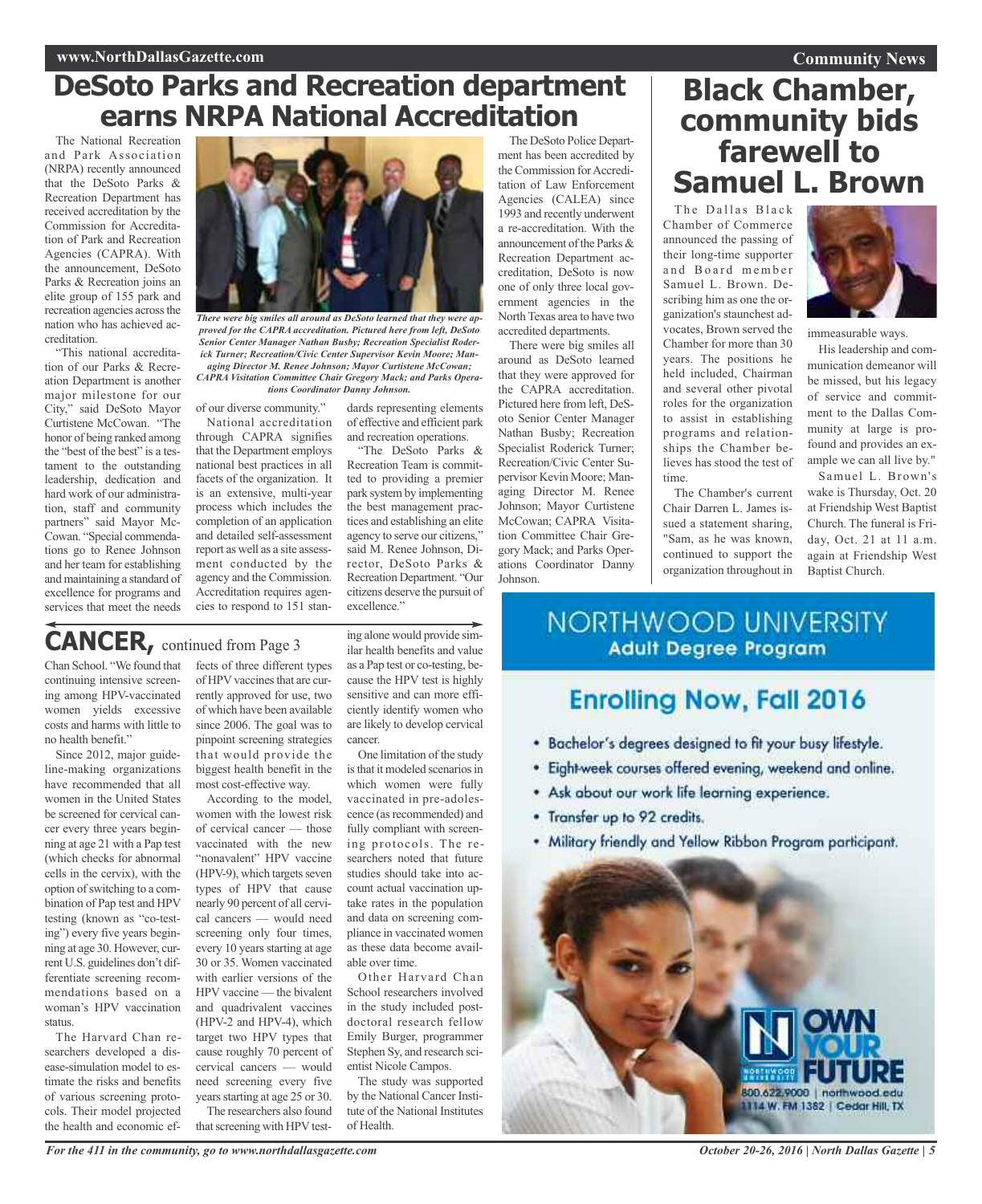# **David W. Carter High School is on the rise**

Preliminary data released by the Texas Education Agency showed that 210 (91 percent) of Dallas Independent School District campuses met state standards, up from 190 schools in 2015 and 184 schools in 2014.

In all four categories calculated by the TEA—student achievement, student progress, closing performance gaps and postsecondary readiness—Dallas ISD outperformed thresholds set by the state.

In September, the Texas Education Agency released accountability and performance ratings for every school in the state based on recent student performance data. The Carter Feeder Pattern was rated "Met Standard" across the board—a rating that reminds us that our dedication, commitment and hard work is paying off for students in District 6.

The Texas Education Agency announced that 68 percent of Dallas ISD campuses have earned at least one academic distinction designation, up from 60 percent



### of schools in 2015.

Distinctions are designations awarded to campuses based on high achievement in areas such as reading and math. The designations are awarded to a campus based on how it performed compared to other schools with a similar size and demographics. Up to seven distinction designations can be earned for:

•AcademicAchievement in English Language Arts/Reading;

•AcademicAchievement in Mathematics:

•AcademicAchievement in Science;

•AcademicAchievement in Social Studies;

• Top 25 Percent: Student Progress;

• Top 25 Percent: Closing Performance Gaps; and

• Postsecondary Readiness. In addition to the "Met Standard" rating many District 6 schools received distinctions:

• Carter High School received a distinction in Post-Secondary Readiness in State Accountability Measures(according to the TEA's review of schools in the state).

• Gilliam Collegiate Academy received distinctions in Reading & English/Language Arts, Math, Student Progress, and Post-Secondary Readiness.

• T.G. Terry ES received distinctions in Reading & English/Language Arts, Social Studies, Student Progress, and Closing the Achievement Gap.

• Adelle Turner ES received distinctions in Reading & English/LanguageArts and Social Studies.

• Umphrey Lee Elementary School received four distinctions in total for English LanguageArts/Reading, Science, Student Progress and Postsecondary Readiness.

• Ronald McNair received a distinction in Student Progress.

• D.A. Hulcy received four

distinctions in Mathematics, Student Progress, Closing Achievement Gaps and Postsecondary Readiness.

> • BirdieAlexander, Martin Weiss, Mark Twain and W.H. Atwell all met standard.

Congratulations to all of the administrators, teachers, faculty, staff, parents, partners and community for your efforts to make our schools in District 6 some of the best available in Dallas ISD. It takes a village and your work is evidence of the progress taking place in our schools and for our students.

**In other District 6 News: Carter Collegiate**

**Academy receives huge uniform donation**

Mr. Maurice Miller of

Measured for Success has pledged to donate blazers with the Carter Collegiate Academy crest to all students in Carter Collegiate Academy, a donation of approximately \$ 7.000.

#### **William Hawley Atwell Law Academy**

Atwell Middle School is one of 11 Dallas ISD middle schools participating in restorative practices, formerly referred to as restorative discipline, which is designed to proactively address disciplinary and behavioral issues before they escalate. Middle school classrooms that used restorative practices last year saw a 64-percent reduction in in-school suspensions and a 70-percent reduc-

tion in out-of-school suspensions.

#### **MLK Oratory Competition to kick off in October**

Fourth- and fifth-grade students at 25 district schools are working on original essays that they will recite during the first round of competition in the Gardere M.L. King Jr. Oratory Competition in October.

The first-place orators from each of the participating campuses will be invited to recite their essays at the event semi-finals to be held at district headquarters in December. From there, the finalists will recite their essays before a public audience and a panel of professionals in January at the Majestic Theater.



Tuesday, November 8th

7:00 AM-7:00 PM



WWW.DALLASCOUNTYVOTES.ORG

POLJADV, FAID HOR BY EIRC ADMINISTRATIVE OD DOCTION ORLLAST DE BIEHE

## **DISD Career Certifications skyrocket**

The number of career certifications received by Dallas ISD students has increased by more than 3,500 percent since 2009–2010, and students like Damian, a senior at W.H. Adamson High School, are benefiting.

Damian is in Adamson High School's automotive technology program and plans to become a Porsche Master Technician. Thanks to the program that provides students with hands-on experience repairing and learning about cars, Damian has a big head start as he races toward his dream.

"This program has helped me in leaps and bounds," Damian said. "Every class teaches me something I didn't know and that I can use down the road."

Adamson has partnered with Eastfield College to offer dual-credit automotive technology classes, meaning students get high school and college credit at the same



*Damian (left) and Esmeralda are students in Adamson High School's automotive technology program. (DISD)*

> program has rapidly grown in recent years.

are CTE related.

from 177 to 6,438.

Between 2009–10 and 2015–16, the number of career certifications received by Dallas ISD students rose

Through the program, students will be able to get up to 18 college credit hours, an Occupational Safety and Health Administration (OSHA) student certificate, andAutomotive Service Excellence (ASE) certification. Adamson's automotive Much of the CTE program growth can be attributed to House Bill 5 that was passed by the Texas Legislature in 2013. HB 5 requires students to earn an endorsement while they are in high school. Most of the endorsement options

classes are part of Dallas ISD's Career and Technical Education (CTE) program. From hospitality and tourism to manufacturing and floral design, Dallas ISD's CTE

time.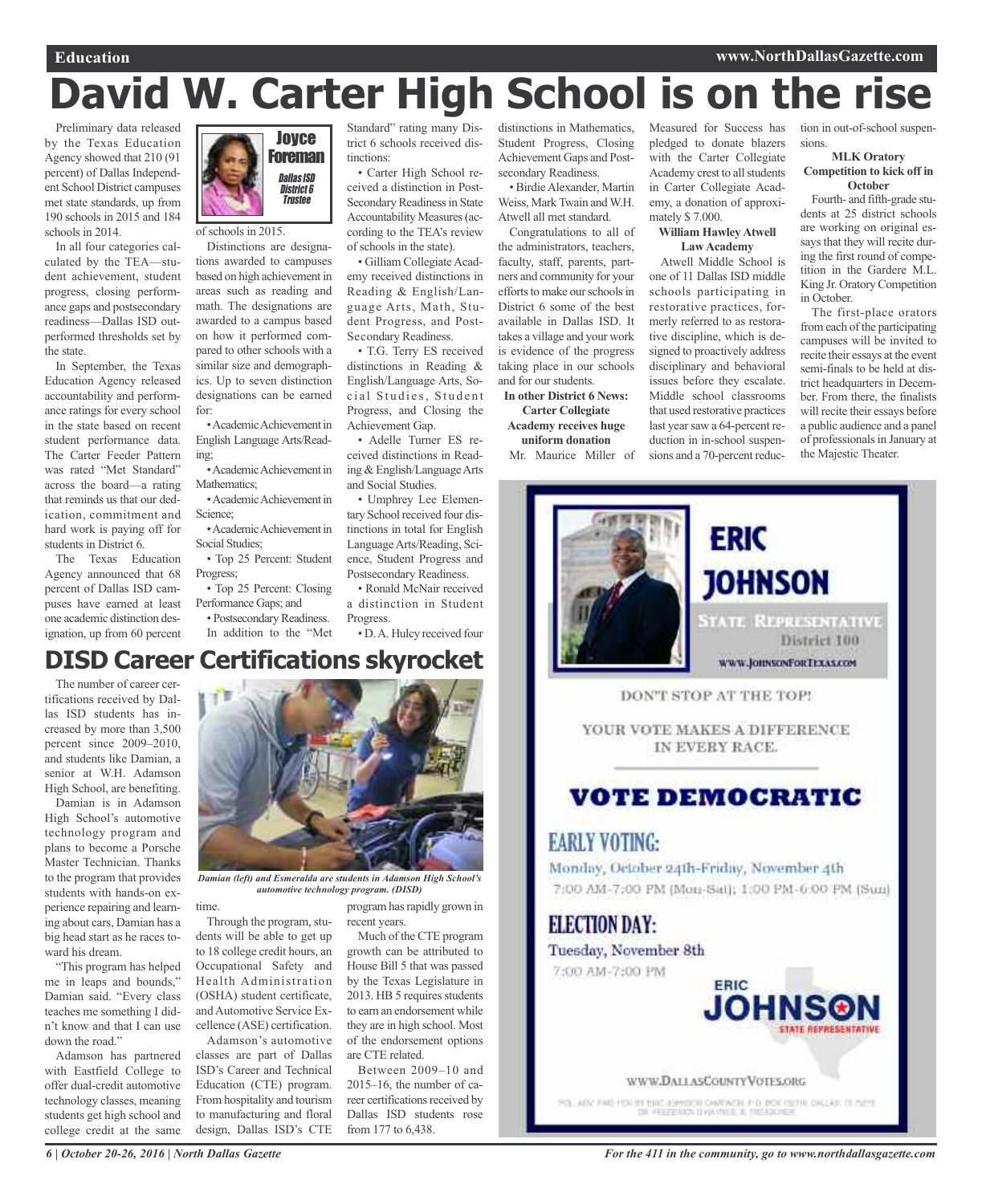# **Irving Fire Department prepares for new developments**

The department broke ground in April on its new Fire Station 12, and in July, construction began on the state-of-the-art Irving-Grand Prairie Fire Training Facility near State Highway 161 and Belt Line Road. The department also is increasing its fleet this year by adding two 100-foot tiller-ladder trucks, one of which will be assigned to Fire Station 12, while the other will be assigned to Fire Station 3.

MATHE SERVICE OF

*Artist rendering of the new Fire Station 12 set to open in March.*

March. The 12,000-squarefoot facility will be located at 2995 Regent Blvd. in north Irving, near the Hack-

berry Creek subdivision. The new station's location was selected to reduce response times in and around Villita and Valley Ranch neighborhoods. In 2013, studies were conducted that revealed this area lacked the proper coverage to meet the National Fire Protection Association (NFPA) standard on response times. According to the NFPA, the first piece of fire apparatus must arrive in four minutes or less, while the total response of 15 firefighters must arrive within eight minutes. The study showed Fire Department response times in the area were two

place to work is that it's also a great place to live and raise a family. It has the lowest

the Hackberry Creek, La to four minutes later than the requirement, a problem the new Fire Station 12 is expected to fix.

> The station will house an Advanced Life Support ambulance, a 1,500-gallon-perminute fire engine and a ladder truck. According to the Fire Department, ladder trucks are an invaluable asset to the city, given the current and future development of high-density areas. With the help of these highly maneuverable tiller ladder trucks, firefighters can gain access to residents

in need of help.

The addition of Fire Station 12, the Irving-Grand Prairie Fire Training Facility, and the fifth ladder truck placed at station 12 will be the final components required to propel Irving to an Insurance Services Office (ISO) rating of 1. Irving's current public protection classification is a rating of ISO-2. The station is funded through \$3.9 million in bond funds that Irving residents approved in the 1999 and 2006 bond elections.

### **Plano cracks Top 3 in Money magazine's 'Best Places to Live'** What makes Plano a great

What do you see when you look up at Plano's western sky? Lots of cranes and the constellation of office buildings they're planting on the horizon.

Completion of Fire Station 12 is anticipated in

Thanks in part to corporate tax incentives, Plano is already home to J.C. Penney and Frito-Lay, as well as a regional hub for Bank of America, PepsiCo, Cigna, and Intel. They'll be getting new neighbors soon, with Toyota moving its North America headquarters in next year and Liberty Mutual, JPMorgan Chase, and Fannie Mae importing part of their operations. With



200,000 jobs and another 20,000 expected within five years, Plano isn't just living up to its nickname, "A great

crime rate of any Texas city and some of the lowest taxes in the region. On a \$301,850 home (the median in 2016), the annual property tax is about \$6,000. Tre Wilcox moved from Dallas to Plano last year be-*Scott Van / Flickr*

cause he thought his daughter, Alexis, 15, would flourish right along with his cooking-class business. "Kids play in the streets until the lights come on," says Wilcox. "If Alexis forgets her key, the neighbors always let her stay in their house until I get home. There's definitely that sense of community."

That's even more remarkable given that many residents are, like Wilcox, new in town. Those transplants have helped make Plano remarkably diverse. About 43% of residents are nonwhite, and 80 languages are spoken in its well-regarded schools.Almost 95% of high school graduates pursue higher education. Last year, Plano High's robotics team even went to a world championship event.

the future, it's also embracing its past. The city's Great Update Rebate program offers up to \$5,000 for renovations to moderately priced homes 35 years and older. Down- town, which had lost much of its charm after World War II, is a destination again. Galleries and restaurants line the brick-paved streets, and there's a new outdoor stage in McCall Park. "We have 300,000 residents, but I'm always running into people I know," says Stacey O'Mahony, a middle-school teacher. "I feel like Plano is the largest small town in America."

# **Sixth annual SlingFest comes back to Plano this October**

TheLab.ms announced the 6thAnnual SlingFest will return to Plano's Oak Point Park on Oct. 30, continuing its tradition of ruthless pump-

kin destruction. SlingFest is a fun, family friendly event where teams are invited to bring their own trebuchets, catapults, ballistas and other

pumpkin chunking devicesin contests of accuracy, distance and funky flings. SlingFest is presented by Plano Magazine and TheLab.ms, with all fes-

place to do business." It's giving Dallas, 20 miles south, a run for its corporate

money.

tival proceeds benefiting TheLab.ms, a Plano makerspace.

year in Plano, and we broke

records in distance and attendance," said SlingFest organizer and TheLab.ms board member, Tommy Falgout. "We are excited to be ex-

While Plano has an eye on

panding the event this year to include food trucks, vendors and craftsmen. We expect to see some old rivalries and See SLING, Page 8

### **McKinney celebrates Texas Arbor Day with free tree giveaway** limited to one per household.

The City of McKinney encourages residents to plant trees with its annual Share the Shade event in celebration of TexasArbor Day on Saturday,

Nov. 5 from 10 a.m. to noon. Share the Shade takes place on the east lawn of the McKinney Performing Arts Center, 111 N. Tennessee St.

Residents can share the shade by receiving one of 100 lacebark elm trees given away on a first-come, first-served basis at the event. Trees are

"Last year was our first

A valid driver's license or identification with a McKinney address is required.

"Trees provide shade for

homes, remove air pollutants, provide a home for wildlife and so much more," said Emily Braht, McKinney

"They are important for more than aesthetic reasons. Trees are vital for sustainable com-

munity growth, economic vitality, and public health."

# **DFW commuters can earn rewards as an I-30 Insider**

North Texans who commute on I-30 between Dallas and Fort Worth can become "Insiders" and earn rewards for trying alternative commutes by registering at www.i30insider.com. Rewards can be earned starting Oct. 1 through April 28, 2017, while supplies last.

After registering with Try Parking It, the Dallas-Fort Worth region's commuter ride-match and trip-logging website, users should join the I-30 InsiderChallenge.Commuters will earn points for logging alternative commutes along I-30 during morning and evening peak

periods and points will accumulate to be exchanged for gift cards to restaurants, retail stores, online retailers and more.

Rgistered commuters will also receive full benefits of www.TryParkingIt.com, such as carpool matching, finding mentors to help navigate the transit system or safely walk or bicycle to work, and tracking the resulting benefits of using alternatives to driving alone. Users also earn separate prizes and merchandise discounts through Try Parking It donated by G.R.E.E.N. Partners.

Landscape Architect/Arborist.

Commuters who carpool or vanpool and use the recentlyopened TEXpress Lanes on I-30 can also receive rush-hour discounts on tolls.Driverswill need to get a TollTag through the North Texas Tollway Authority and download the Drive On TEXpress app available in the App Store or

Google Play.

North Texas commuters who don't use I-30 or can't switch to an alternative commute are eligible to be entered into a drawing for a \$250Amazon gift card when they register for Try Parking It and take a survey on the I-30 Insider website.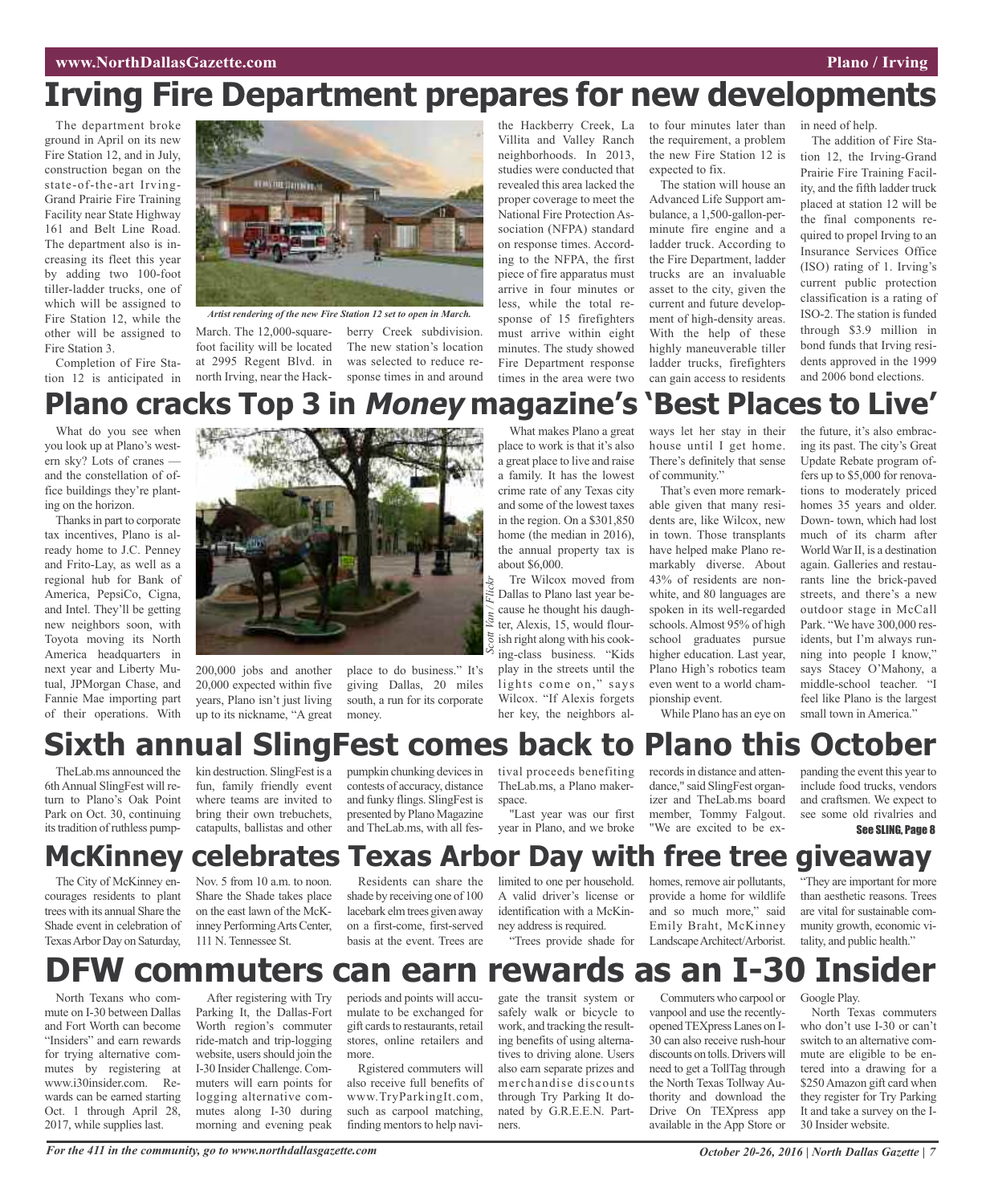### **Community Briefs**

### **STATEWIDE Early voting begins on Oct. 24**

Early voting starts on Oct. 24 - Nov. 4. Times are as follows:

10/24-10/28 7a.m.to7p.m. 10/29 (Sat.) 7a.m.to7p.m. 10/30 (Sun.) 1-6 p.m. 10/31-11/4 7a.m.to7p.m.

#### **CARROLLTON Annual Mother-Son Monster Mash**

Boys, don't forget your Mummies! Buy your tickets now for the 6th Annual Mother Son Monster Mash, to be held Saturday, October 22 at Creekview High School (3201 Old Denton Road) from 6:30-9:30 p.m. The event is g'hosted by the Carrollton Police Officers Association and there will be tons of howling fun! Attendees are invited to come as they aren't and wear a favorite kid-friendly costume. Activities include a kidfriendly haunted house, the opportunity to meet police officers and firefighters, dancing, bounce houses, games, and snacks. No dads or daughters please; this is a



special time for moms and their sons. To purchase tickets or for more information, visit cityofcarrollton.com/monstermash.

### **GARLAND Fall Festival at Firewheel**

Firewheel's Fall Festival will be held Oct. 22 from 2- 5 p.m. at 245 Cedar Sage Dr. in Garland. A free, safe event for children and their parents. Lots of candy, smiles, and fun for the whole family. Games, inflatables, pony rides, candy, petting zoo, & more!

There's no charge for admission, but soda and water available for purchase. All proceeds will benefit the Simon Youth Foundation.

**Garland Ranked Eighth for Families** Move.org recently named Garland the eighth best city for raising a family, citing its low crime rate and affordability. With six recreation centers and more than 40 parks, the city is a favorite for families who want to enjoy the outdoors without ever leaving the city. Move.org analysts based their list on the 100 most populous cities in the U.S.

#### **McKINNEY Library upgrades to new Koha online system**

The McKinney Public Library System upgraded to a new online catalog system on Monday, Oct. 17 known as Koha, an open-source Integrated Library System (ILS) used by thousands of libraries worldwide.

Users will experience easy browsing on all device types including smartphones, computers and tablets with the new responsive design.

The catalog website,

## **NCBW womens advocacy group takes the lead**

Led by Ms. Mia Johnson, a long time youth advocacy champion, a new group of DFW advocates has joined a national movement to reinvigorate civic social responsibility by creating a proactive relationship to both public, private, and non-profit corporate power. The 100 Black Women Charter Membership Interest Mixer Campaign seeks to extend the opportunity to lead through service within the Dallas Fort Worth Community which has come to national attention via recent events and is expected to take a lead in the US on various community policing is-

sues. The goal is to harness the power and influence of *Mia Johnson NCBW DFW President Elect*

African American Female Leaders in public, nonprofit, and private for profit corporations in the DFW social economic community for the chartering of this effective community advo-

**SLING**, continued from Page 7

some new to help make this our best year yet!"

SlingFest originally started in 2011 when the city of Grapevine announced a Pumpkin Chunkin' event, which was later canceled. Tommy Falgout gathered some friends and started their own event in Pilot Point.

Two years later, they outgrew that field and moved to Cross Pecan Farms in Greenville, and then even outgrew that location to now settle into Plano. As Tommy explains, "Each year, we have gotten better trebuchets, more spectators, longer distance and bigger splats. I

cacy group.

The DFW Charter Membership Interest Mixer is the first effort to obtain 35 solid committed charter member signatures by November 24, 2016.

The DFW Charter Membership Interest Mixer sessions will be at (session 1) 5:00 p.m., and (session 2) 6:00 p.m. Monday, Oct. 24, at the Clubhouse Exclusive Gated Luxury Community of Domain at Midtown Park, 8169 Midtown Blvd, Dallas, TX, 75231, (469) 301-2204, Limited Seating RSVP and Invitation Confirmation Required.

can't wait to see what this year holds."

ail.com.

p.m. - 3:30 p.m. Food will be provided by Gandolfo's New York Delicatessen and Oh My Kabob! food trucks and Amazeballz Cake Balls. Local craftsmen and vendor booths will be onsite. Advance tickets are \$5 per person. Tickets on the day of the

event are \$10 each.

Slingfest.com.

For SlingFest information:

On October 30, teams will compete in three contests: Accuracy (hitting a target), Distance (the best distance so far is 500+ feet) and the Funky Fling (flinging nonpumpkin items; last year's most vile entrant was an actual squid).

Hours of the event are 12

www.mckinneytexas.org/librarycatalog.

#### **LEWISVILLE Call for artists for MCL Christmas show**

Medical Center of Lewisville Grand Theater is now accepting applications for its Christmas art show. "Pretty Paper" is a holiday art sale exhibit intended to encourage shoppers to purchase works by local artists. Artists wanting to exhibit

and sell art during the "Pretty Paper" show can submit up to five pieces for consideration. Number of pieces actually permitted per artist will be determined by total number of submission and available space. Although this is a holiday art sale, the subject does not have to be holiday themed. Interested artists can pick

up an application at MCL Grand, 100 N. Charles Street, Tuesday through Friday, 10 a.m.-5 p.m. Artists also can email Aaron Kays at akays@cityoflewisville.com. Applications are due by Oct. 21.

The group is currently seeking 35 signatures for a Charter with the National Coalition of 100 Black Women Inc. Organization. These signatures would position us to be able to petition the National Organization for a Charter in November 2016, and officially begin operations of establishing the Dallas Chapter organizing committee in December 2016 with the intention of creating a proactive advocacy "corporate personhood." RSVP Invitations by contacting Mia at dallas100blackwomen@gm

### **Richardson Masons hosting Open House on Oct. 23**

Richardson DeMolays and Richardson Masons will host an open house on Sunday, Oct. 23, at Richardson Masonic Lodge. It will introduce the public to the inner workings of the Lodge, answer questions about Masonry and other Masonic groups' membership and discuss reasons why Masonry is the oldest fraternity in the world, with its origins in the Middle Ages.

The open house is 2-4 p.m. at Richardson Masonic Lodge, 528 Lockwood Lane in Richardson. There is no admission charge.

Attendees are asked to wear business casual clothing. Children are welcome. Snacks will be provided. The Lodge shares its

building with a number of affiliated organizations, including the Order of Eastern Star, which is open to women; the Order of Rainbow for Girls, which teaches important lessons in morality and conduct to girls between the ages of 11 and 20; and the Order of De-Molay, which teaches lessons in leadership, civic duty, scholarship, and clean living to boys between the ages of 12 and 21.

DeMolay is a youth leadership organization, building young men of character. It's dedicated to making young men better people and leaders.

Men continue to join Masonic Lodges today to enjoy fellowship with other

### See MASONS, Page 11





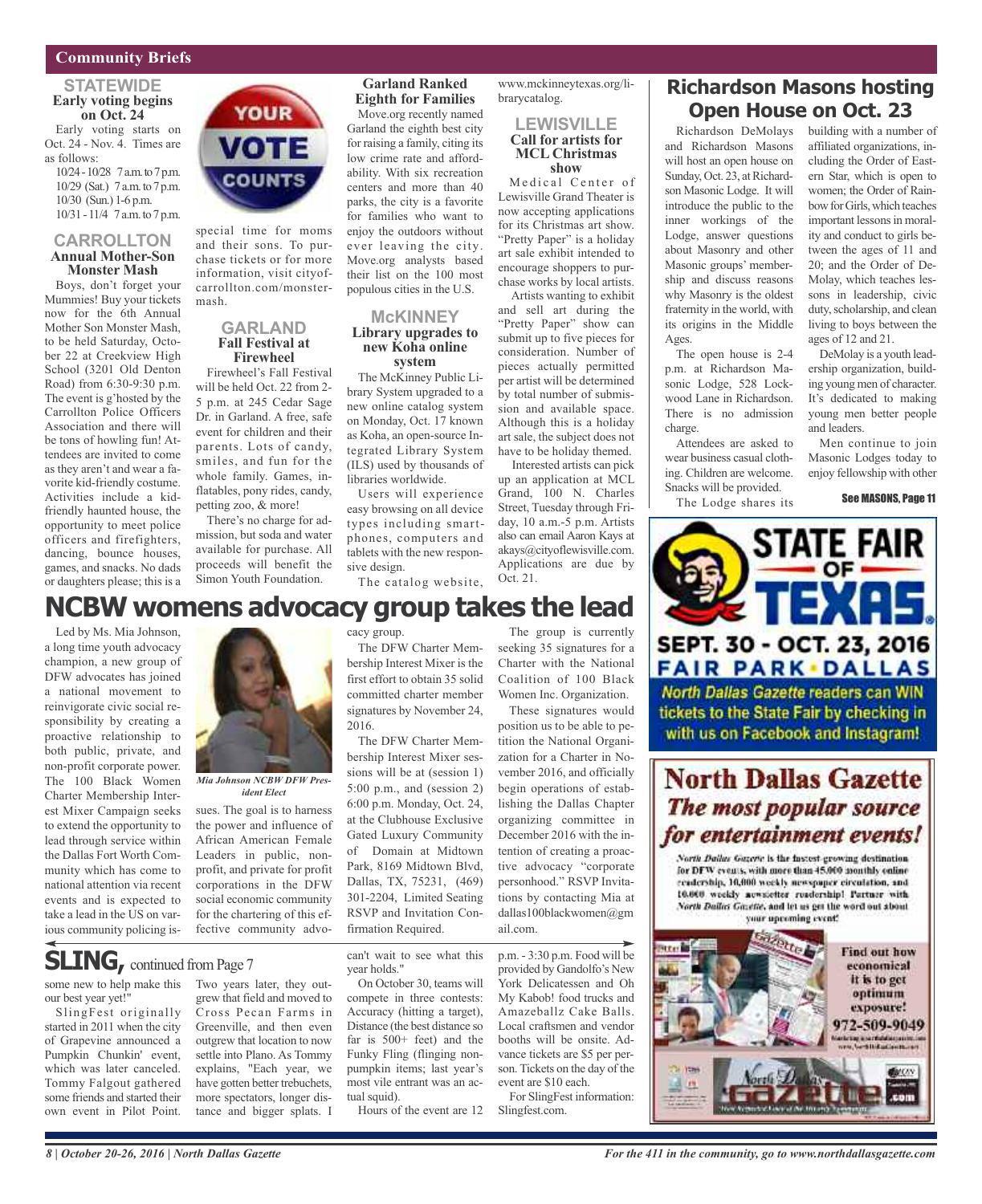# **Three things to see at the Dallas Video Festival**

By Ruth Ferguson *NDG* Editor

The 29th Dallas Video Festival currently underway until Sunday, Oct. 23 offers a wide spectrum of narrative and documentaries. Speaking with Bart Weiss, the festival organizer, he offered insight on a few mustsee films.

*Blur Circle*, directed by Chris Hanson the Department Chair of Film at Baylor, leads the lineup on Thursday at 7 p.m.

In the story, a woman's son disappeared two years ago, and she has not moved on. Unable to face the possibility that she has lost him forever, she pursues every lead, regardless of how thin. Then she meets a man with a shrouded past, but the details of that past – and how she has responded to it – forces the mother to look at her life in an entirely new way.

"Her life has taken this dark turn. She wears the same clothes because maybe he will see her and recognize her. She meets this quirky, odd filmmaker, and confronts her own demons," Weiss stated.

*Hoop Dreams* is a leg-

# **Another Happy Winner**



*Allen Griffin, an employee for the City of Frisco, is set to enjoy DCT's presentation of Seussical courtesy of the North Dallas Gazette. Stay tuned to NDG on Facebook and Instagram for your chance to win.*



endary documentary following the lives of two inner-city Chicago boys who struggle to fulfill their basketball visions of glory. It is Director's Cut is screening Saturday at 1 p.m. at the Angelika. The director, Steve James, has been making films for over 50 years.

When you consider modern filmmaking, "think about the technology

encourages attendees to take the time to read the program booklet which features what he calls a beautiful essay in the program book.

Friday night's headliner film at 7 p.m. is *The Trials of Muhammad Ali*. When the legendary boxer passed away this summer on June 3, he was praised by many around the world. However, Ali was not always such a universally beloved figure.

"Folks forgot how controversial he was; this film reminds them of that," Weiss stated.

Ali's reputation was on the ropes when he refused to join the Army in 1967 and fight in the Vietnam war. Born in 1942 as Cassius Marcellus Clay Jr., he changed his name to Muhammad Ali in 1963, which did not endear him to

# **Dallas Children's Theater presents two holiday classics**

The holiday season brings two classics to the stage at Dallas Children's Theater (DCT). It's a "mixed nuts" celebration featuring two of the most famous and memorable plays around. First up, the Peanuts gang takes the stage in A Charlie Brown Christmas. Children will be introduced to the beloved characters from their parents and grandparents childhoods complete with a live combo band on stage for every performance. In The Nutcracker, Kathy Burks Theatre of Puppetry Arts celebrates 20 years of performing this most requested title. This magical interpretation is a sumptuous creation and a delicious holiday treat. Top



*A stage adaptation of the famous Peanuts holiday special will be per-*See DCT *formed by the Dallas Children's Theater. (Photo: Karen Almond)* , Page 13



Launch Brunch

**OCTOBER 29, 2016** 11:00AM-2:00PM **BRUNCH &SILENT AUCTION GENERAL ADMISSION: \$20.00** Purchase in person or at www.cadap.yapsody.com

All Proceeds will go towar

SALAZAR BUILDING | 4TH FLOOR 2201 MAIN ST. DALLAS, TEXAS T: 214-940-3831 | E: INFORCADAPINC.ORG

*Do you have an upcoming event? Contact NDG Entertainment at jbrewer@northdallasgazette.com*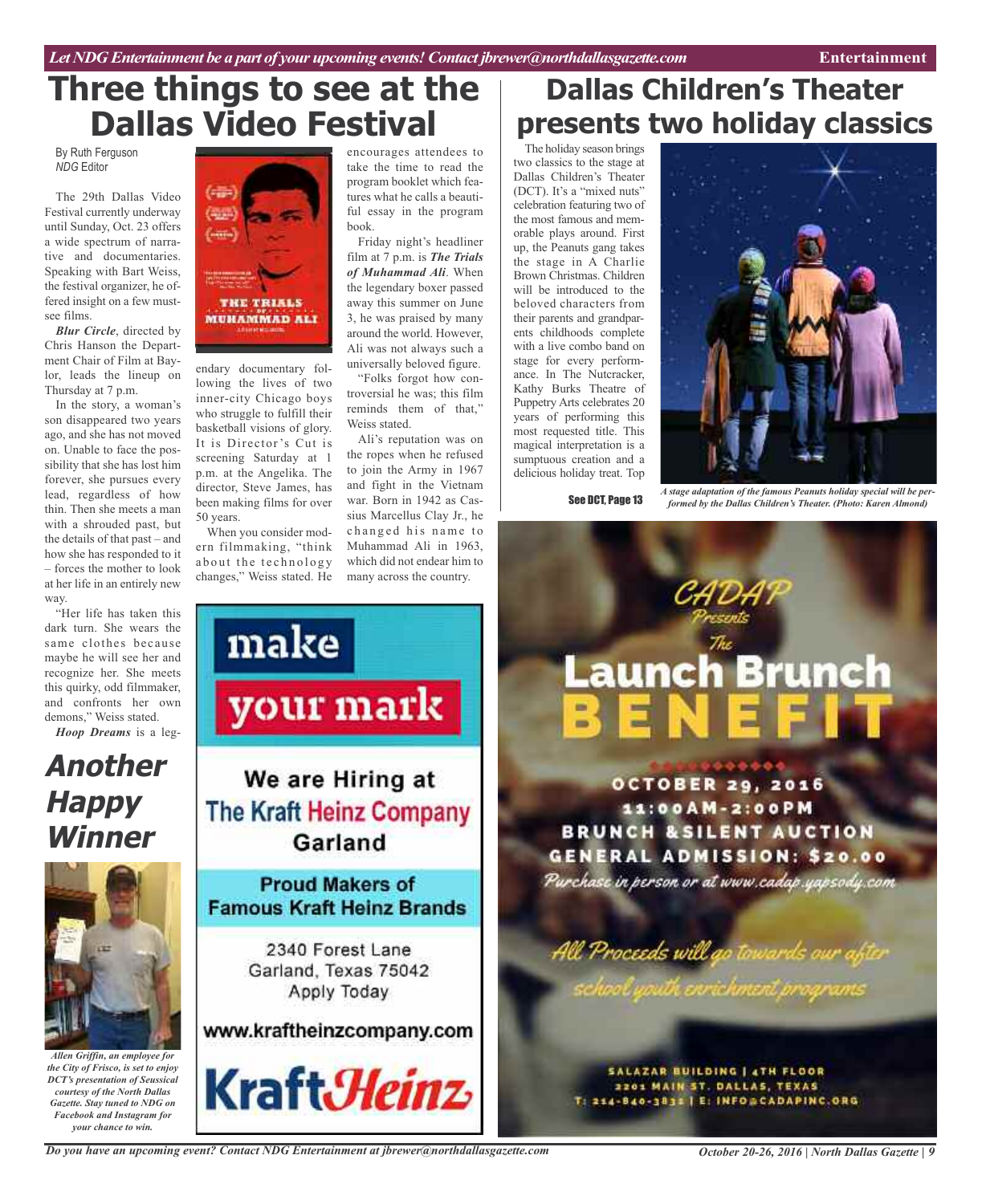# **Eisemann Center presents 'What's Going On: The Marvin Gaye Experience' in Richardson on Nov. 12**

"What's Going On: The Marvin Gaye Experience" will be presented at the Eisemann Center, 2351 Performance Drive in Richardson, Texas on Saturday, Nov. 12, 2016 at 8 p.m. in the Hill Performance Hall.

"What's Going On: The Marvin Gaye Experience" invites audiences to celebrate the hits of the legendary Marvin Gaye. Brian Owens performs selections that span Gaye's musicmaking career. Early solo hits like "Can I Get a Witness" and "I Heard It Through the Grapevine" share space with "You're All I Need to Get By" and other classic duets. No Marvin Gaye song list would be complete without classics like "Let's Get It On" or "Got To Give It Up."

As one of the pioneers of Motown, singer-songwriter and producer Marvin Gaye helped shape the sound of R&B music and is considered one of the greatest artists of all time. Owens is



*Brian Owens will perform selections that span Gaye's music-making career at a special presentation in Richardson's Eiseman Center.*

often referred to as the "second coming of Marvin Gaye" and has performed at the White House for First Lady Michelle Obama. He dazzles audiences with performances that are full of soul and love well beyond his peers of today and his refined style combining classic soul with a slight

modern touch is why audiences everywhere are calling him the new voice of American soul.

At its heart, Brian Owens' Marvin Gaye Experience is about preservation and upholding the tradition of true soul music. The show prominently features a suite of pieces from Gaye's

### **New music festival announced for 2017**

Fortress Presents, in partnership with the ModernArt Museum of Fort Worth unveiled initial details surrounding the debut of Fortress Festival, a brand new premier music festival for North Texas. The inaugural weekend event will take place on April 29 - 30, 2017, in Fort Worth's internationally renowned Cultural District.

Fortress Festival will offer local residents, as well as music-lovers from across the country a new two-day event celebrating music and culture. Taking place in the highly respected Cultural District of Fort Worth, the first year fest will welcome to North Texas internationally-acclaimed headliners alongside some of today's hottest up-and-coming

music acts, as well as a variety of local artists and boundary-testing musical pioneers.

The Modern Art Museum of Fort Worth will serve as an official venue and promotional partner for the first year event. The festival will include two stages, one on the grounds of the Will Rogers Memorial Center and another on the reflecting pond at the Modern Art Museum of Fort Worth.

In addition to music, festival programming will take advantage of the diversity of venues available to create a cultural experience that will include multiple creative disciplines. Fortress Festival will provide North Texas with a festival comparable to any other major metropolitan area, while pushing the

overall festival experience into new frontiers for festival attendees of all ages.

Fortress Festival marks a milestone for the Fortress Presents team, a Fort Worthbased independent production and promotions company founded last year by Fort Worth native Alec Jhangiani, along with Ramtin Nikzad who also grew up in North Texas. Until their departure in June 2015, Alec and Ramtin previously helped establish the Lone Star Film Festival as well as the Lone Star Film Society, a  $501(c)(3)$  nonprofit organization that exists to cultivate an appreciation and understanding of the moving image as an art form and to showcase the City of Fort Worth to the world.

"What's Going On" album, which Brian counts as one of the most socially important artistic works in the history of American music. In light of recent events in and around Ferguson Missouri where he resides, Brian says the show also speaks to a heightened sense of urgency and the prophetic beauty of Gaye's 1971 work.

Tickets are \$38-\$53 and are available for purchase

online at www.eisemanncenter.com or by calling the Eisemann Center Ticket Office at 972-744-4650 and group discounts are available for 10 or more persons.

The Charles W. Eisemann Center is located in the Galatyn Park Urban Center at 2351 Performance Drive in Richardson, Texas. The Eisemann Center is easily accessible from Highway 75 North taking the Galatyn

Parkway/ Renner Road exit going north and the Galatyn Parkway/Campbell Road exit going south or from the DART light rail station at Galatyn Park. Sponsors for the 2016-2017 Season include The Dallas Morning News, WFAA-TV, North Central Ford, Methodist Richardson Medical Center, UT Dallas, Altrusa International of Richardson, Inc. and Raising Cane's.





*NDG Entertainment Ticket Giveaway!!! Follow North Dallas Gazette on Facebook, Twitter and Instagram to keep up on all the latest!!!*

*Do you have an upcoming event? Contact NDG Entertainment at jbrewer@northdallasgazette.com*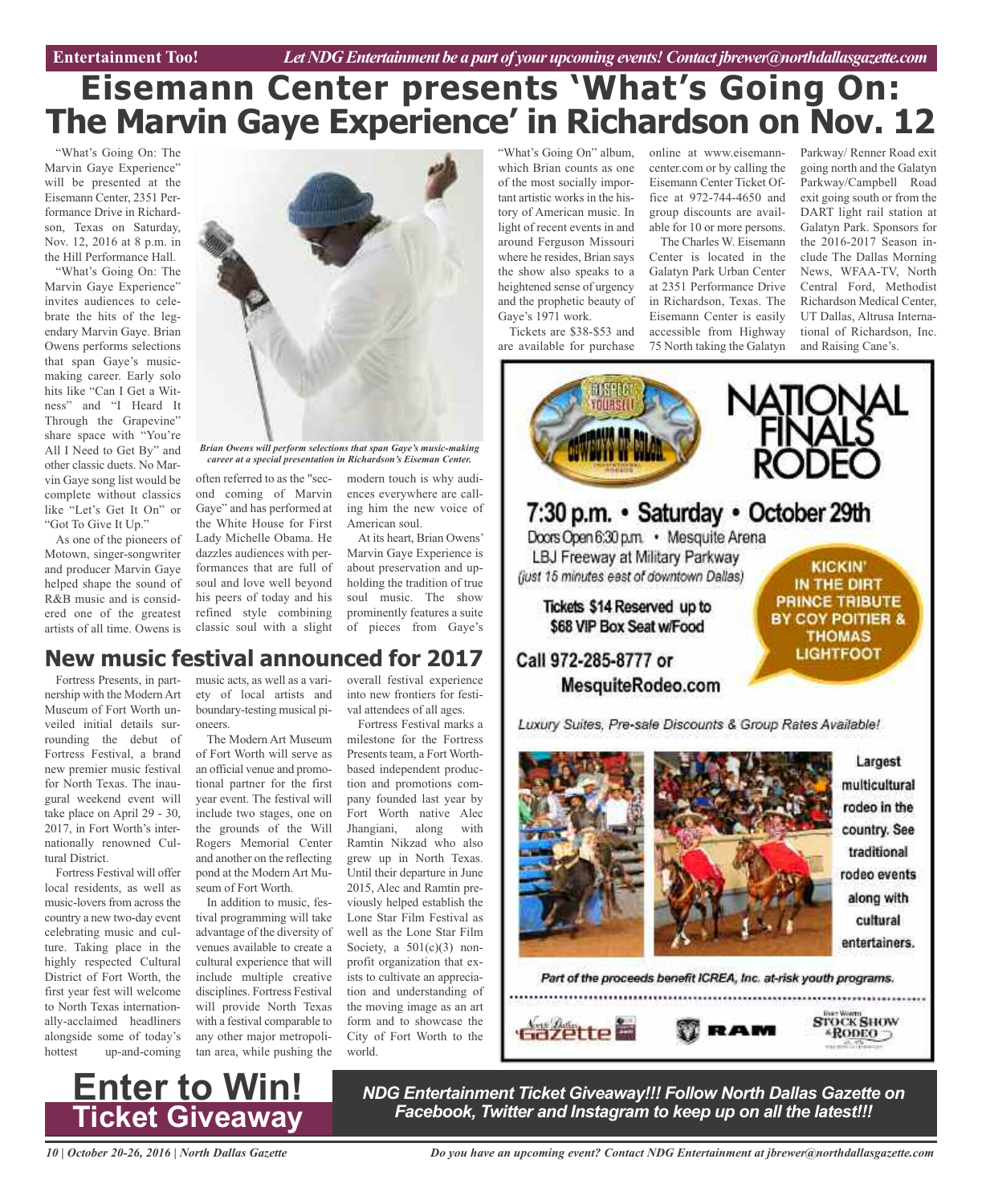### **Marketplace**

# **Two sister entrepreneurs took a leap on faith with their gourmet sauces and landed in the 'Shark Tank'**

Philadelphia, PA (Black-News.com) -- Four and a half years ago, Jorrae Beard, originator of Joyce's LuLu Bang, decided she was exhausted with her sauce options and decided to create a sauce of her own. Together with her eldest sister, Kelly Beard, the two have turned an amazing sauce into a business that has revolutionized the way people experience food.

Joyce's LuLu Bang, affectionately named after their late mother Joyce Beard and late brother Michael "Lulu Bang" Beard, has gone from a sauce whipped up in a small kitchen to a growing household name that now has a chance in front of a national audience.

Joyce's Lulu Bang Sauces are all guaranteed to enhance the flavor of any food, whether it's fish,



*Ashley, Kelly, and Jorrae Beard of Lulu Bang Sauces, appear on an episode of ABC's "Shark Tank"*

chicken, or beef, pasta, rice or salads. Crafted with the right combination of herbs and spices, Joyce's Lulu Bang Sauces come in four distinct flavors: Asian Persuasion, BBQ Fusion, Bourbon Marinade, and It's Just HOT. Each sauce has been tested against some of the best on the market and has received overwhelming responses from customers that LuLu Bang sauces are the absolute best on the market.

LuLu Bang owners, Kelly and Jorrae Beard, will present Joyce's LuLu Bang to the panel of ABC's hit reality show, Shark Tank on October 28, 2016 at 9ET/8CT to seek capital investment. The sisters will pitch to investor panel, also known as the "Sharks", which include fashion and branding expert Daymond John; technology innovator Robert Herjavec; billionaire and outspoken owner of the Dallas Maverof QVC " Lori Greiner; and venture capitalist Kevin O' Leary.

The recipient of the 2015 and 2014 Emmy Award for Outstanding Structured Reality Program, the businessthemed show returns to the ABC Television Network for its eighth season with 45,000 applicants applying hoping to appear. "We leaped out on faith," stated CEO, Kelly Beard. "My team thought I was crazy when I said we were going down to Miami to pitch for Shark Tank. While I knew the odds were stacked against us, I had an unwavering determination and knew that if nothing else we would make an impression. Little did I know, we would make it through every round of eliminations and have the opportunity of a lifetime to pitch our products to the

icks, Mark Cuban; "Queen most influential entrepreneurs of our time. Of course, the sisters can-

not divulge what happened during the show, or else ruin the surprise element for which Shark Tank is famous. But, unlike many food dis-

See SHARK, Page 12



**No Matter How Small** 

Fax Information To: 972-509-9058 Call: 972-432-5219 (Leave Message)

Friail inquiries1909@gmail.com



*Jamba Juice Opens Whirl'd Support Center in Frisco, Texas (Photo: Business Wire)*

### **Jamba Juice opens Whirl'd Support Center in Frisco**

FRISCO, Texas--(BUSI-NESS WIRE)--Jamba, Inc. (NASDAQ:JMBA), a leading lifestyle brand with a passion for making healthful living fun, announced the opening of its Whirl'd Support Center in Frisco, Texas on October 17. The company will celebrate its relocation to North Texas and the opening of the newest Dallas area Jamba Juice location with a Whirl'd Tour: a week of fit and fun activities created for the community, including the chance to win Jamba Juice for a Year.

Frisco is one of the fastest

growing communities in Texas, and in America for this decade, and boasts a highly skilled workforce, strong infrastructure and desirable place to work and live.

"Frisco continues to be a leading hotspot for business development and I'm thrilled Jamba Juice selected Frisco as its new home," said Frisco Mayor Maher Maso. "We're excited this dynamic company is growing its business here and look forward to the energy Jamba Juice and its team will bring to our community."



**We buy 1998-2006 Models**

- *• Must be in good running condition*
- *• Title must be free from liens*
- *• Easy steps to follow, hassle free selling processing. No ad posting, no games with dealership sales.*

*• Quick transaction, you get your cash fast. We pay you on the spot.*

**Call today for appointment at your location 1-972-432-5219 Leave message if no answer, someone will get back to you.**



A TICKETSURANCE MEMBERSH P PLAN SUBSIDIZES THE COST OF FEES AND FINES RESULTING FROM AN ACCIDENTAL INFRACTION OF **YOUR LOCAL OR STATE LAW** 

A TICKETSURANCE **PLAN CAN PROTECT** YOUR BUDGET FROM UNEXPECTED, **COVERED SITUATIONS** LIKE:



nen Ostleterer Oferhetentromene Oktoportuurren million who committed to the diffusion of the track

*For the 411 in the community, go to www.northdallasgazette.com*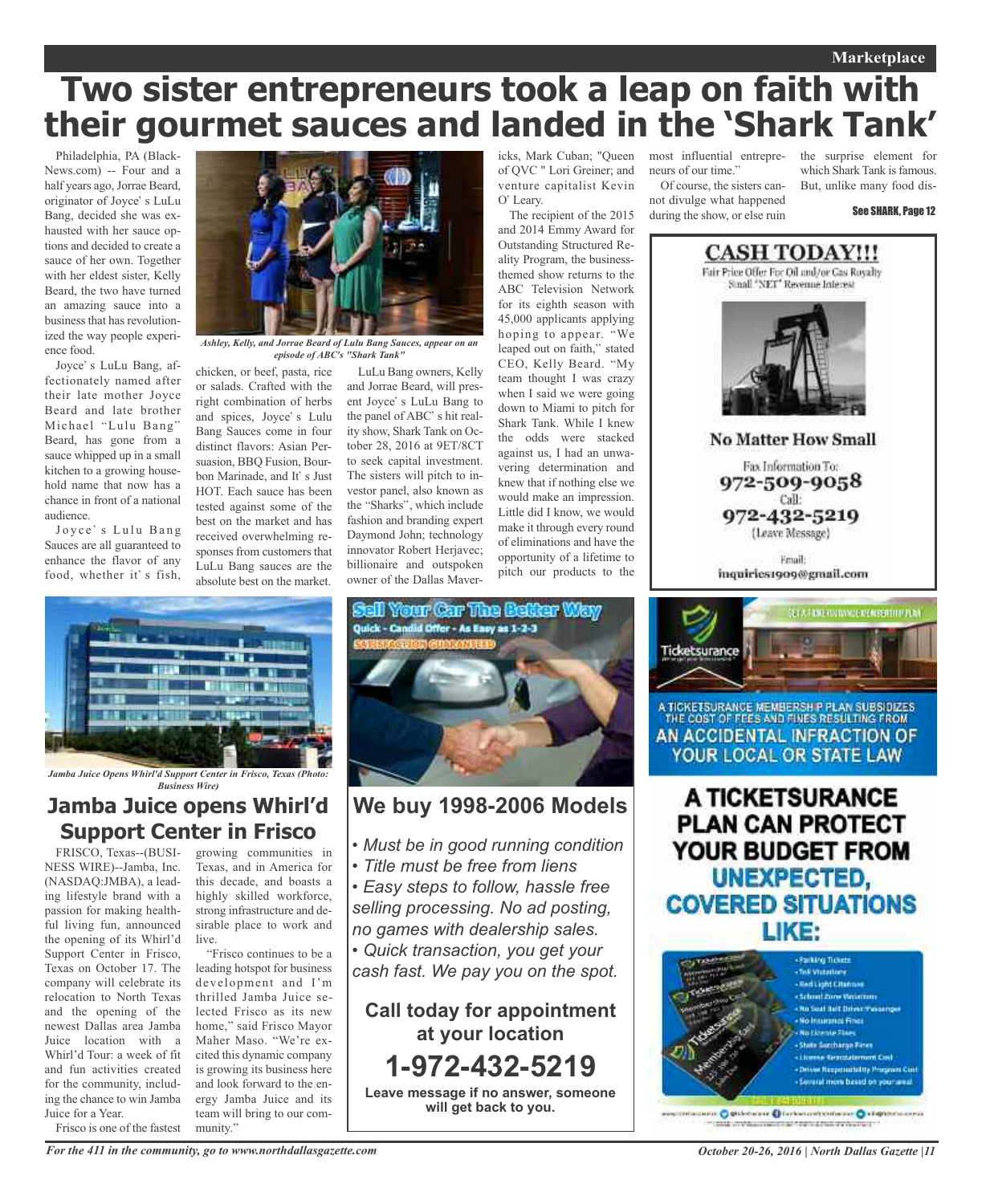## **Three habits successful retirees have that are worth imitating**

Americans are increasingly glum about the odds they will enjoy a secure retirement, and those concerns flow across generational lines.

New research by the nonprofit Transamerica Center for Retirement Studies reveals that 45 percent of Baby Boomers expect to experience a reduced standard of living in retirement. Meanwhile, 83 percent of Generation X workers anticipate they will have a harder time achieving financial security than their parents did and just 18 percent of Millennials foresee a comfortable retirement, the research says.

"Sadly, those results aren't surprising because we often hear from people who have real concerns about outliving their money," says investment advisory representative Joshua Mellberg, founder of J.D. Mellberg Financial (www.jdmellbergfinancial.c om).

"A lot of this is because so many aspects related to a traditional retirement have changed. For one, people are living longer, which means they need either to save more money or find ways to make what they do save last."

Other factors causing anguish are that pensions are a thing of the past for most Americans, and there are constant rumbles about whether Social Security faces a bleak future.

But instead of fretting, Mellberg says, those planning for retirement should concentrate on trying to control the things they can. He says successful retirees often display three habits that are worth imitating.

• They live with some urgency. Instead of sitting idly by, successful retirees seize each and every day to stay healthy and happy. Mellberg says this can apply to all aspects of life, from what you do during retirement to the way you save money

throughout your working life. "A sense of urgency can call you to action, so you're more likely to prepare for a great retirement," he says.

• They retire based on their financial assets, not age. Traditionally, when people think about retirement, they pick a target age rather than a target amount in their portfolio. But that may not be the right approach. "While you might have a certain age in mind, it can be more worthwhile to create a retirement plan that's based on your finances," Mellberg says. "That will give you a much better chance of having enough money to last you the rest of your life."

• They aren't afraid to take risks. In many cases, it is best to minimize risks – and that's especially true with finances for those approaching retirement, Mellberg says. "But you also don't always want to live your life on the safe and boring side," he says. One way some retirees minimize their financial risk isto use a portion of their savings to purchase an annuity, which provides them a set amount of income for life, much like a pension. "Once you know your retirement income is in order," Mellberg says, "you can be free to take some risks in other areas of

your life and pursue your lifestyle goals.'

"Retirement is supposed to be about enjoying yourself after a lifetime of work, not counting pennies as you try to survive," Mellberg says. "People nearing retirement need to understand that there are steps they can take that will help put them in a more secure position financially so they can thrive and not just survive."

*Joshua Mellberg, president and founder of J.D. Mellberg Financial (www.jdmellbergfinancial.com), is an Investment Advisory Representative and licensed insurance agent.*

# **Brookhaven's job-oriented workshop series ends on Oct. 26**

Brookhaven College's Career Development Center has hosted more than a dozen job-oriented workshops in preparation for the fall 2016 Career Fair and beyond.

Career Survival Month began Sept. 27 and concludes on Oct. 26.

The job market appears to be improving, but navigating the ins and outs of find-

ing work has never been more challenging.

Brookhaven College's Career Development Center recognizes that job-seekers are often inexperienced in their searches and, as a result, created this monthlong event to help prepare them.

Topics that have been explored include, résumé building, interview skills, job fair dos and don'ts, as well as soft skills like professional communication, etiquette, workplace conflict, leadership skills and more.

Participants who attend 5 of the 7 soft skills workshops will earn an Occupational/Workforce Skills Certificate.

Pre-registration is required for all workshops

tweeting should just hashtag

## **SHARK**, continued from Page 11

tribution companies, LuLu Bang has been in the hot seat before.

As one out of 800 manufacturers attending the Walmart Manufacturing Summit, Joyce's LuLu Bang emerged one of 5 sauce companies with a northeast regional distribution deal. Also in Shoprite stores in the Philadelphia area, LuLu Bang is quickly becoming a household name.

Joyce's Lulu Bang team will also host a "watch event" the night of the show at The Enterprise Center, located at 4548 Market Street, Phila, PA. Tickets can be obtained at EventBrite, search words, "Shark Tank Watch Party".

All of the Sharks live tweet during each new episode so we're encouraging everyone to grab a jar and sit down at the dinner table with LuLu Bang for dinner that night. They can then play along during our segment and 'live tweet' with each of the Sharks. Anyone #sharktank and #lulubang or #lulubangnation. For more details and/or to purchase the gourmet sauces online, visit www.joyceslu-

lubang.com

**TISEO PAVING COMPANY** 419 E. Hwy. 80, Mesquite, TX 75150 Tel: (972) 289-0723 Fax (972) 216-5637 www.tiseopaving.com

Performing Concrete Street Paving in the Metroplex Area We Accept Subcontracting Bids For All Public Works Projects in the Dallas Area. We Are Accepting Applications for Concrete Mixer Drivers and Heavy Equip-

ment Mechanics

**Equal Opportunity Employer** 

and participants must register for each event individually.

To see the full list of



events and to register, visit tinyurl.com/BrookhavenPB.

# **NOTICE TO PROPOSERS**

Prospective vendors or their representatives may obtain an electronic PDF format of various Procurement Proposal documents online from the Dallas ISD website homepage at http://www.dallasisd.org/ at the "Supplier Opportunities" link.

Suppliers are encouraged to register with Dallas ISD. The registration link is located on the Procurement Services / Supplier Opportunities page at http://www.dallasisd.org/Page/17251.

### \*MWBE POLICY ENDORSEMENT\*

Dallas ISD is committed to the ideals of equal opportunity in all its business endeavors. It is the goal of Dallas ISD that at least 30% of the work performed under each contract will be provided by minority or woman-owned business enterprises.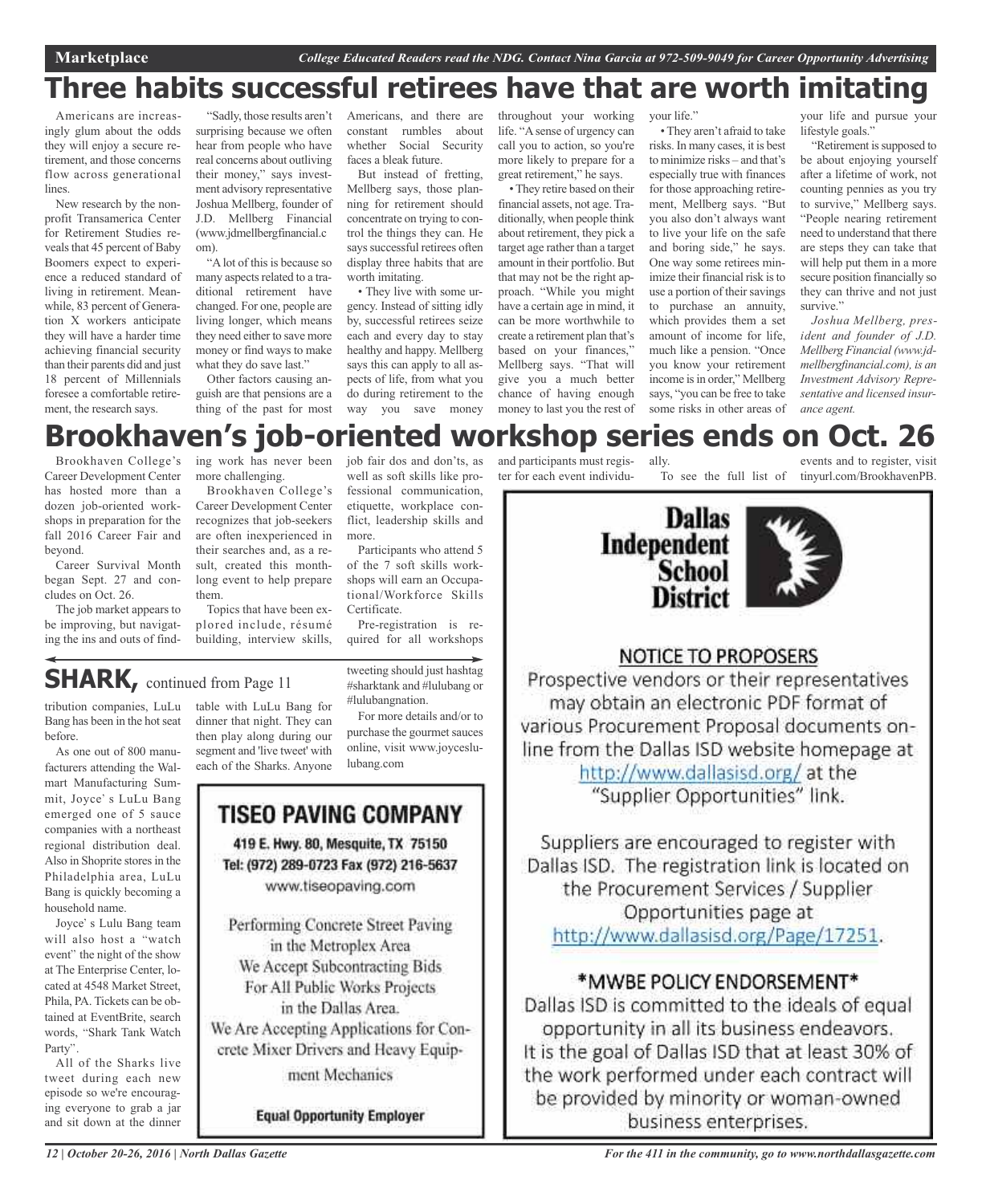### *On a quest for qualified candidates? Contact Nina Garcia at 972-509-9049* **Career Opportunity**

## **McKinney ISD hosts interviewing event for students**

The 2016 McKinney ISD Business Symposium is an important component of the MISD high school Interdisciplinary Study and Mentorship (ISM) Program. Perhaps best described as an afternoon of intensive speed-interviewing, the symposium will give each of the students in attendance an opportunity

to hone their communication skills while sitting across from McKinney professionals from a wide range of industries and disciplines.

The students are juniors and seniors from each of MISD's three high schools. Each participant gets in five or six interviews by the time they're done, and for or

## **MASONS,** continued from Page <sup>8</sup>

men who share similar values, including civic-mindedness, charity, support for public schools, support for the military, law enforcement, and other first responders, belief in God, and religious tolerance. Men participate in Masonry to become better

men by devoting themselves to Masonic teachings, thereby increasing in knowledge, wisdom, understanding, and leadership in their homes and in their communities.

Masonry has a rich history. Many founders of both the United States and the Repub-

## **DCT,** continued from Page <sup>9</sup>

it off with a little melody and merriment as you wander through DCT's lobby Winter Wonderland. Make a date with DCT for a holiday season to remember!

A Charlie Brown Christmas, by Charles M. Schulz is based on the television special by Bill Melendez and Lee Mendelson with stage adaptation by Eric Schaeffer. It will be presented by special arrangement with Arthur Whitelaw and Ruby Persson from Nov. 18 through Dec. 21, 2016. It is ecommended for ages 5 and up. Photo by Karen Almond.

Christmas time is here, and we're fortunate that it brings Charlie Brown, Linus, Lucy, Snoopy, and the rest of the Peanuts gang to DCT! Charles Schulz's classic animated television special comesto life as you've never seen before. The young and the young at heart will be tapping their toes and oohing and ahhing asthe live combo band surrounds the audience

in a magical, memorable holiday spectacle. Make sure you're front and center as Charlie Brown and his friends discover the real meaning of Christmas!

Ticket Prices are \$17-\$30 for single tickets. Prices subject to change. Call the Box Office for details. 214- 740-0051. Tickets available online at dct.org

Kathy Burks Theatre Of Puppetry Arts' The Nutcracker with music by Peter Ilyich Tchaikovsky and adapted for the stage by B. Wolf runs Nov. 18 through Dec. 21, 2016. Recommended for ages 4 and up.

No holiday season is complete without Tchaikovsky's THE NUTCRACKER! This unique and acclaimed puppet interpretation brings the classic story to life with innovative passion and artistry. According to The Dallas Morning News, this NUTCRACKER "...out-Fantasia's Walt Disney's classic film." DFW audi-

### **North Dallas Gazette is looking for a Writer / Stringer in the Irving Area.**

Candidate would cover Irving City Council Meetings & Irving ISD Board Meetings.

Also, Candidate would be a contributing writer, submitting general interest stories from the Irving area.

Interested?

**Send resume and writing samples to: inquiries1909@gmail.com**

some, this will help in the search for a career mentor. For others, it's a way to network and learn.

Students apply to be in ISM, and those in the program represent some of the most driven, career-focused students in the district. They focus on the career they're interested in, research it, find

lic of Texas were Masons, including George Washington, Paul Revere, Andrew Jackson, Theodore Roosevelt, Douglas MacArthur, Franklin D. Roosevelt, Harry Truman, Sam Houston and Stephen F. Austin.

The first Masonic Lodge in Texas was formed in 1836, and there now are approxi-

ences love holiday traditions, and that is why 2016 marks 20 years of this most requested title. It's a perfect introduction to classical music, so make a date to bring your children!

Ticket prices are \$17-\$30 for single tickets. Prices

## **Experienced Print & Web advertising Indoor sales.**

12.00 to 15.00 per hour against commission. Candidate must have 3 years of Verifiable experience. Must be able to sell minority Media, Print & Web 25 to 30 hours weekly. Must be highly motivated and a Self-Starter.

**ONLY EXPERIENCED ADVERTISING CANDIDATE SHOULD APPLY.**

Send Resume to: **Inquiries1909@ gmail.com** Or leave message @ **972.432.5219**

a professional mentor and begin running hard toward that destination.

2015–2016 was the inaugural year for the program, and only seniors participated. This year, they've included juniors as well. Even in its very first year, ISM had a significant impact on the students involved in it.

mately 914 lodges in Texas with over 122,000 Masons.

Masonry invests in medical institutions such as Scottish Rite Hospital for Children in Dallas, the Shriners Hospital for Children in Houston the Shriners Burn Institute in Galveston and other similar institutions nationwide.

subject to change. Call the Box Office for details. 214- 740-0051. Tickets available online at dct.org

Dallas Children's Theater and the Rosewood Center for Family Arts are located at 5938 Skillman Street in Dallas.



GARLAND

**www.garlandpurchasing.com**

**972-205-2415**



**PURSUE A CAREER AS A POLICE OFFICER OR FIREFIGHTER!**

• Competitive wages<br>• Array of benefits<br>• Education incentive pay<br>• ...and more

REGISTER ONLINE TO TAKE THE CITY OF IRVING'S NEXT CIVIL SERVICE ENTRANCE EXAM

### *www.cityofirving.org*

*The City of Irving does not discriminate on the basis of race, sex, religion, age or disability in employment or the provision of services.*

**Statewide African American Press\Association is seeking a statewide sales representative.**

The Texas Publishers Association is seeking a statewide sales representative to



represent the overall sales objective for the organization. Individual must have a proven sales track record with local and regional sales strategies.

Also the individual must be:

- A self-starter
- Have excellent written and verbal communication skills
- A visionary
- Professional

• Have excellent organizational skills Previous advertising agency and direct sales experience a plus. Position is commission based.

Serious inquiries only. **Please email resume to inquiries1909@gmail.com or leave a message for the position at 972-432-5219.**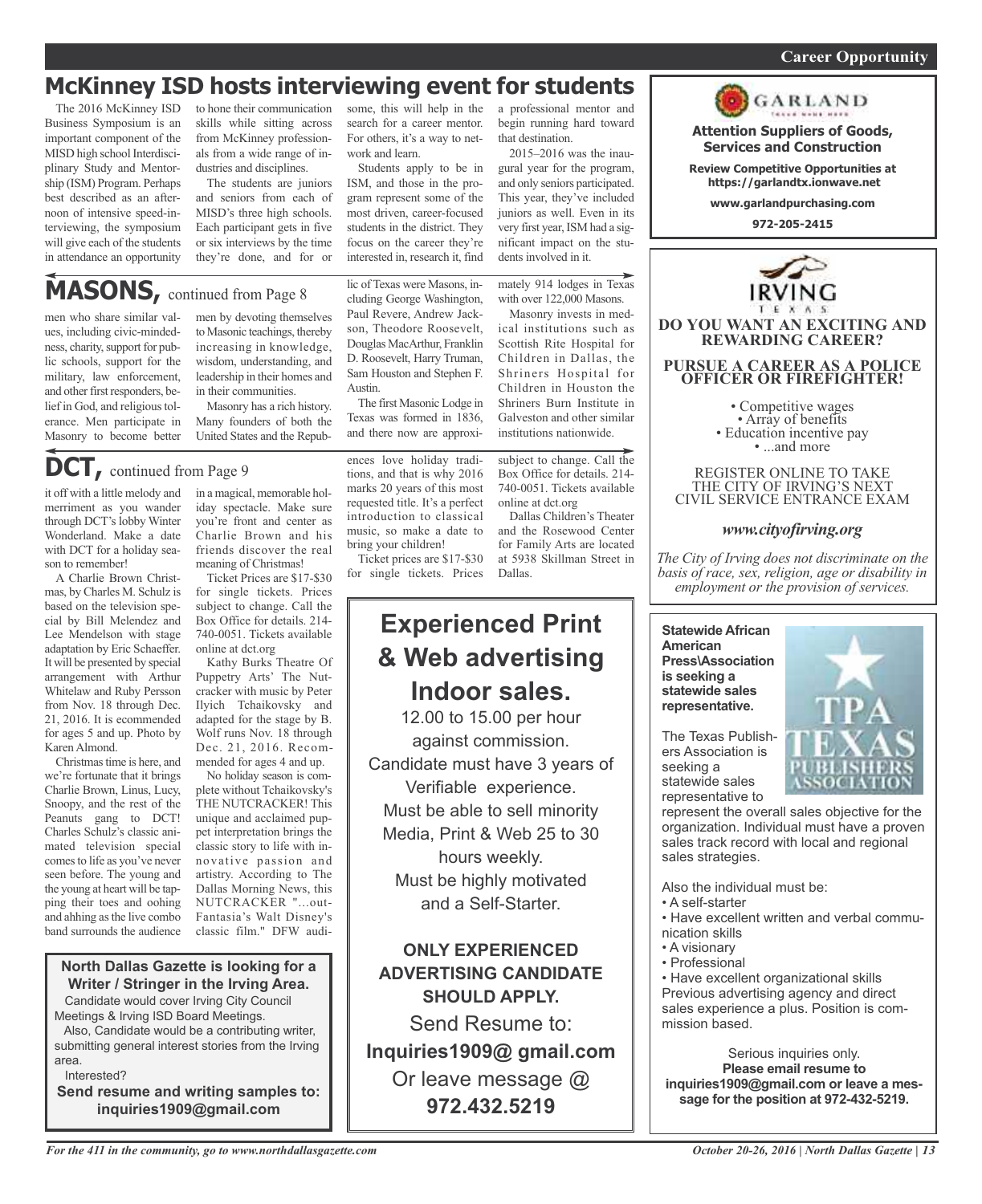#### **BETHEL BIBLE FELLOWSHIP, CARROLLTON (A PLACE TO BELONG)**

*NOTICE: Pastor Woodson serves the community by providing "Professional Therapy and Counseling Services" NOT FREE, but on a sliding scale of charge. To schedule an appointment call the Pastoral Counseling Center at 972-526-4525 or email the church.*

**October 23, 9:45 a.m.** You're invited to our Sunday Morning "Prayer and Meditation" followed by Morning Worship Service at 10 a.m. See what God is doing through and with us; you will be blessed.

### **October 26, 7 p.m.**

Join us in Wednesday's Prayer and Bible Study Class with Senior Pastor Woodson and Pastor Brenda Patterson teaching a series on "Design for Discipleship, Book 5, Chapter 2." Spiritual maturity is God's desire for you. It's Time to Grow; Ephesians 4:12 & 13.

### **October 30, 9:45 a.m.**

John us for our Church Anniversary with the renowned Elder Carl E. Patten, II as we praise, honor and thank God that He has allowed Bethel to be a beacon of light in Carrollton and the surrounding areas. God has something special in store for us. Come and expect a special blessing from God.

Dr. Terrance Woodson, Senior Pastor 1944 E. Hebron Parkway Carrollton, TX 75007 972-492-4300 www.bethelbiblefelloswhip.org \_\_\_\_\_\_\_\_\_\_\_\_\_\_\_\_\_\_\_\_\_\_\_

### **CHRIST COMMUNITY CHURCH IN RICHARDSON**

**October 23, 8:45 a.m. and 11 a.m.** You're invited to our Morning Services as we worship, honor and praise God for His blessings.

### **October 26**

Join us at 12 Noon with Rev. Viveca Potter teaching on the Word of God; come back at 6:45 p.m. for Corporate

Prayer and stay for Senior Pastor Autry at 7:30 p.m. teaching the Word of God. Our youth will come for Food and Fellowship at 7 p.m. followed by Bible Study at 7:30 p.m.

Dr. Terrence Autry, Senior Pastor 701 Centennial 972-991-0200 Richardson, TX 75081 www.Christcommunityrichardson.org  $\overline{\phantom{a}}$  ,  $\overline{\phantom{a}}$  ,  $\overline{\phantom{a}}$  ,  $\overline{\phantom{a}}$  ,  $\overline{\phantom{a}}$  ,  $\overline{\phantom{a}}$  ,  $\overline{\phantom{a}}$  ,  $\overline{\phantom{a}}$  ,  $\overline{\phantom{a}}$  ,  $\overline{\phantom{a}}$  ,  $\overline{\phantom{a}}$  ,  $\overline{\phantom{a}}$  ,  $\overline{\phantom{a}}$  ,  $\overline{\phantom{a}}$  ,  $\overline{\phantom{a}}$  ,  $\overline{\phantom{a}}$ 

### **FELLOWSHIP CHRISTIAN CENTER CHURCH IN ALLEN "THE SHIP"**

**October 23, 8 a.m.** You're invited to our main campus at 200West Belmont Drive for morning service and a blessing from God; followed by our Sunday Worship Services at Bolin Elementary School in Allen, Texas 75002 and bring someone with you and see them blessed by God.

### **October 26, 12 p.m.**

Join us in our Wednesday's 12 Noon-Day Live, Prayer and Bible Study and/or our Wednesday Night Live, Prayer and Bible Study at 7 p.m. to learn more about God's Word at the Joycie

Turner Fellowship Hall, 200 West Belmont Drive in Allen. Be encouraged by God's plan for your maturity and His glory; and most of all, be prepared to grow.

Dr. W. L. Stafford, Sr., Ed. D. Senior Pastor 5705 Cheyenne Drive at Bolin Elementary School in Allen 75002 for Sunday Morning Worship and the Admin. Building Address is 200 W. Belmont Drive Allen, TX 75013 972-359-9956 www.theship3c.org

#### **INSPIRING BODY OF CHRIST CHURCH, Let's Go Fishing! MATTHEW 4:19**

 $\overline{\phantom{a}}$  , and the set of the set of the set of the set of the set of the set of the set of the set of the set of the set of the set of the set of the set of the set of the set of the set of the set of the set of the s

**October 23, 7:30 and/or 11:30 a.m.** You're invited this Sunday as we praise, worship, honor and magnify God's Holy name.

**October 24, 7 p.m.** Join us in Monday School as we grow in God's Word and learn what God has to say to us.

Pastor Rickie Rush 7701 S Westmoreland Road Dallas, TX 75237 972-372-4262 www.Ibocchurch.org

### **MT. OLIVE CHURCH OF PLANO (MOCOP)**

**October 23, 10 a.m.** Join us for Worship Service as we praise and worship God for His Honor and His glory; and don't forget to comeback at 7 p.m. for our Brazilian Church.

### **October 26, 7 p.m.**

You're invited to our Wednesday's Bible Study class; you will learn what God has to say to us. Come to be encouraged by God's plan for yourspiritual growth and His glory.

**October 26-28, 7:30 p.m. Nightly** Join us for MOCOP's Vision Summit 2016 with speakers Dr. C. J. Mathews, Reign International Church; Pastor Sam Fenceroy, MOCOP and Dr. Martian Williams, Ambassadors Worship Center. Pastor Sam Fenceroy Senior Pastor and Pastor Gloria Fenceroy 300 Chisholm Place Plano, TX 75075 972-633-5511 www.mocop.org

**SHILOH MBC IN PLANO (WHERE COMMUNITY BECOMES FAMILY)**

 $\overline{\phantom{a}}$  ,  $\overline{\phantom{a}}$  ,  $\overline{\phantom{a}}$  ,  $\overline{\phantom{a}}$  ,  $\overline{\phantom{a}}$  ,  $\overline{\phantom{a}}$  ,  $\overline{\phantom{a}}$  ,  $\overline{\phantom{a}}$  ,  $\overline{\phantom{a}}$  ,  $\overline{\phantom{a}}$  ,  $\overline{\phantom{a}}$  ,  $\overline{\phantom{a}}$  ,  $\overline{\phantom{a}}$  ,  $\overline{\phantom{a}}$  ,  $\overline{\phantom{a}}$  ,  $\overline{\phantom{a}}$ 

Investors Liquidation Sale: **Laurel Land Cemetery Burial Plot For Sale (one space) Section # 3, Space # 15, Lot # 20**



Laurel Land Cemetery charges for cost of single Plot: \$3995.00 Discount Amount, if you act right away: <\$1745.00> (your savings) Your Cost: \$2250.00

> **Call Today! 972.432.5219** (leave message,if no answer)

## **October 23, 8 a.m.**

**And 11 a.m.** Join us for Worship Services and fellowship as we give God all glory, honor and praise.

### **October 26, 7 p.m.**

You're invited to our Wednesday's Bible Study to learn more about God's Word. Come and be encouraged by God's plan for your maturity and growth; it's all for His glory and His honor. We are, "Growing in Christ through the study of His Word." Our AWANA (Approved Workman Are Not Ashamed from 2 Timothy 2:15) is held from 6:30 - 8:15 pm, now through May. Kickoff was September 7th.

There is no charge for registration for new participants! This is a Bible-based program for children and youth, ages three years old through the 12th grade. The emphasis is on memorizing the Word of God and developing a personal relationship with our Lord Jesus Christ in a structured, safe and fun environment.

Our church ministries offer opportunities for motivation and growth; join us and see. Be blessed of the Lord.

Dr. Isaiah Joshua, Jr. Senior Pastor 920 E. 14th Street Plano, TX 75074 972-423-6695 www.smbcplano.org



www.**IRSsafe**.com

NDG now has a "Special Advertising Package"for churches and non-profit organizations that need to let the community know about your Special Event.

### Opportunity You Can Measure...

### **Church Events**

- Church Anniversary
- Pastor's Anniversary
- Women's Day
- Men's Day

### **Non-Profit Org. Events**

- Fundraisers
- (Concerts)
- Special Events
- (Personal or Community)

## Special Rate \$199

(Black & White, per insertion) Ad size - 4.905"x 6"(Quarter Page, B&W) (NOTE: Color Ad \$75 extra per inserion) Production disclaimer - NDG ad meake-ready is not included in promotion. Layout/production of "copy ready"ad will be a nominal extra cost. E-mail ad copy to: Marketing@NorthDallasGazette.com or call our Marketing Department today! 972-509-9049



### **Church Happenings www.NorthDallasGazette.com**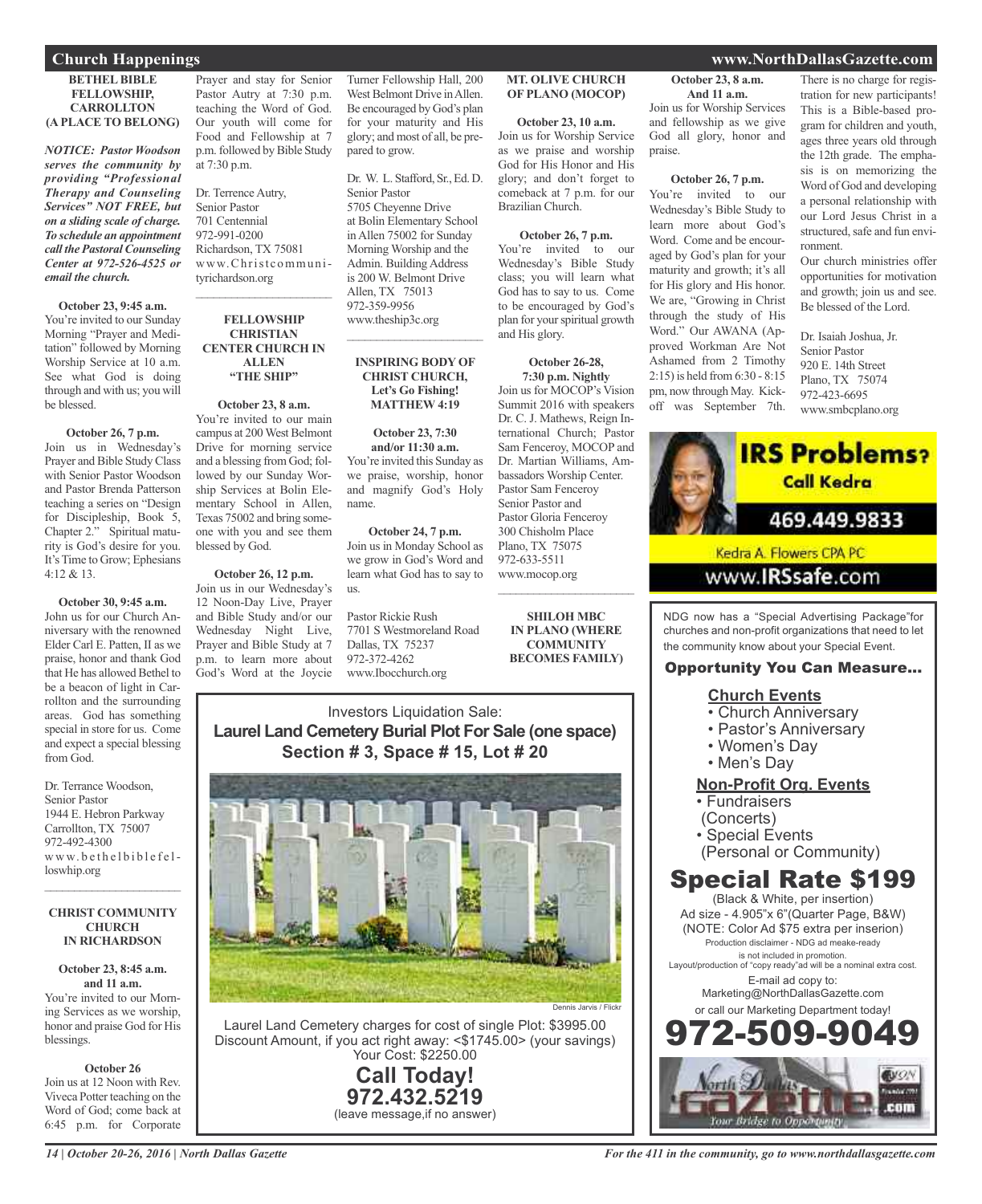# **You want me to do what?**



*Send email to: businessoffice@ northdallasgazette.com to sign up for Sister Tarpley's weekly electronic newsletter.*

*"Throw your net on the*  $right side of the boat and you$ *will find some."* **John 21:6a**

The disciples were fishing. It was after Jesus had been crucified. Peter had gone through his most agonizing moment in which he had denied Jesus three times.

He had lost a friend. No doubt he probably wondered whether the last three years were a dream. What now?

Peter had been prepared three years, but he was not going out to preach; he was going fishing.

He had returned to his trade of days gone by. He had a level of experience with Jesus that no other human on earth can boast.

This was the third encounter he was about to have with Jesus after His resurrection. Jesus looked to Peter

ww.theshlp3c.org

**Early Morning Service** 

00 W. Belmont Drive

Alice TX 75013

**图 00 点 图** 

and John in their boat and made a suggestion.

*"Friends, haven't you any fish?" "No," they answered. He said, "Throw your net on the right side of the boat and you will find some."* **John 21:6a**.

Now, if you are as seasoned in your fishing as these guys were, wouldn't you be a bit irritated if a stranger suggested that you simply put your nets over the other side to catch some fish?

Yet, we find that they took this stranger's advice. Once they were obedient, the Lord revealed Himself.

When they followed Jesus' advice, the catch was enormous - 153 fish in total. In most cases such a haul would have broken the net. Jesus invited them to have breakfast with Him - fish and bread; He had already started the fire.

I can only imagine that this scene would resemble some buddies going out and camping together.

There is so much that we are to learn in this passage about God's ways. As a

972.359.9956

Sunday Morning Worship

**Nexty Elementary** 

1450 Ethnologies Drug-

Allen, 1X 75002

North Dallas Gazette takes a moment to reflect on the past with **Historical Perspectives from Sister Tarpley** Hear what it was like growing up in <sup>a</sup> very different Dallas when Booker T. Washington was <sup>a</sup> black school. Sister Tarpley graduated frm there and went on to college and later became <sup>a</sup> city councilmember in Carrollton.

**Look for NDGTV at NorthDallasGazette.com**

Second Keyboardist Needed: Please CaB For Info

DE Fellowship Christian<br>BIB Center Church

200 W. Bernsht Drive . - Allen, TX 75013 A Kingdom Building Church

Wadnasday Night Live

**DO W. Retroem Days** 

Allen, TX 75013

Christian believer, we must understand that after we have spent years with Jesus, this does not always mean we must leave our professions in order to fully follow Jesus.

Peter went back to his profession - fishing. It was here that Jesus asked him a simple question: Do you love Me and will you feed My sheep?

He didn't say to Peter, ing about our place in the "Fishing is a waste of time for you now, Peter." This recommissioning was in the area of his original calling his work.

We need not feel that we must go to the "mission field" to please Jesus. Our work is our mission field. We must, however, make a paradigm shift in our think-



*Dr. Terrell R. Bennett, his wife Jeannette and two sons, Terrell M. and Russell are members of Bethel Bible Fellowship Church in Carrollton. He plays several musical instruments for the praise team and choir and he teaches his sons how to play the drums. Bennett has a MS degree and a PhD from the University of Texas at Dallas in Electrical Engineering.*



world.

We must have an overriding sense of mission and ministry that comes out of that work.

This is what is meant when we say that we must all be circumcised before we can enter the Promised Land.

When this happens, we can expect to see God fill the nets with His blessings. He wants to do this because He now owns the net, and He can trust us to manage it.

Give God the Glory - No matter how beautiful and handsome you are, just remember that Baboon and Gorillas also attract tourists. Stop Boasting.

No matter how big and strong you are, you will not carry yourself to your Grave.

Be Humble. No matter how tall you are, you can never see tomorrow. Be Patient.

No matter how Light Skinned you are, you will always need Light in darkness. Take Caution.

No matter how rich and how many cars you have, you will always walk to bed. Be Contented. Life is short. Take Life Easy. WHAT A LIFE WE LIVE!







Īsiah Joshua, Jr. Fustor

SMBC: A church Focused on Excellence while Teaching the Word. Preaching the Gospel, Reaching the World

Worship Times: 8 and 11 a.m. Sunday School: 9:45 a.m. Mid-week: Wednesday at 7:00 p.m. Youth Church: Every 3rd, 4th, and 5th Sunday at 10:45 a.m. AWANA: Wednesday at 6:30 p.m. Contact Information: 972-423-6695 www.smbcplano.org

*For the 411 in the community, go to www.northdallasgazette.com*